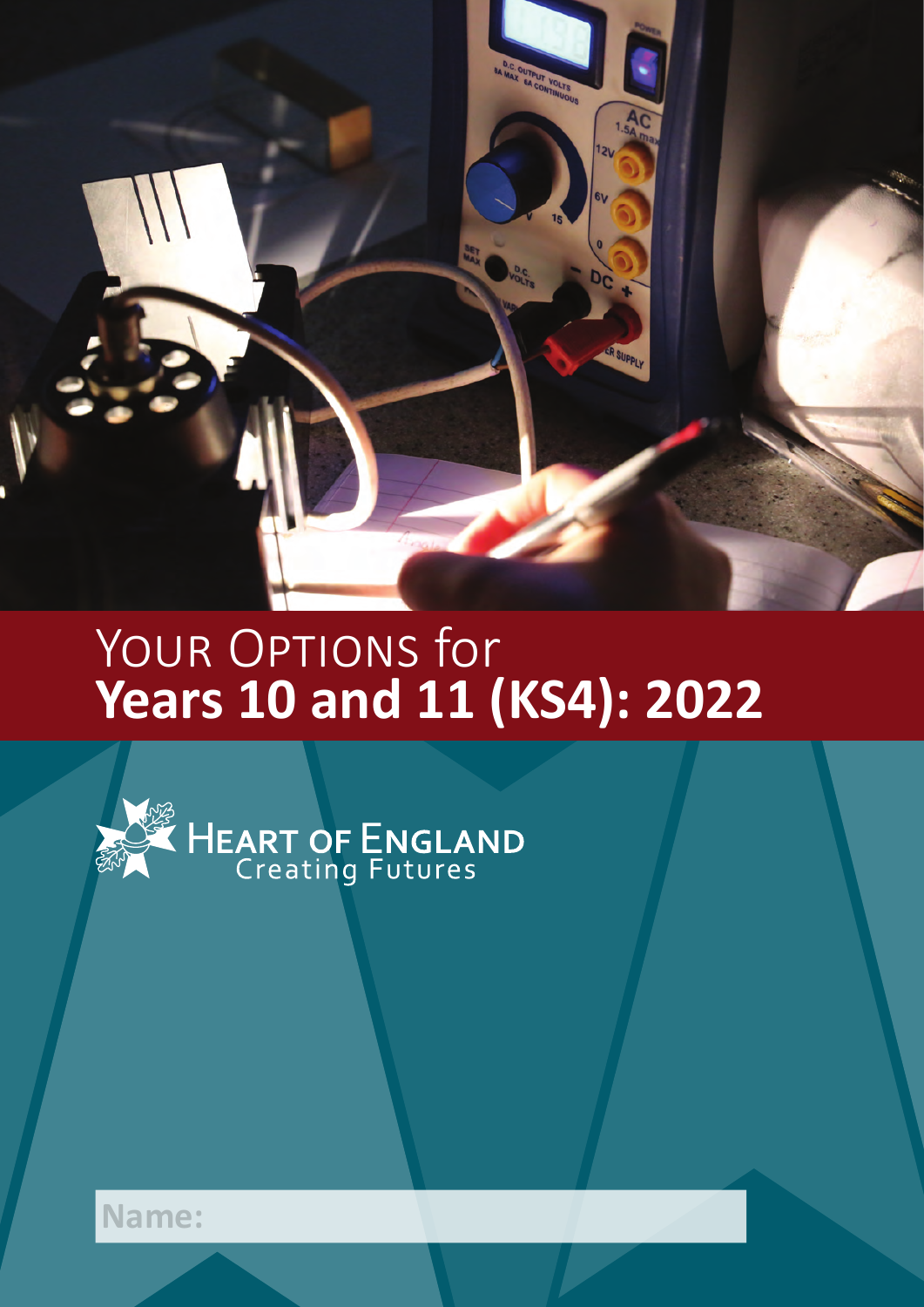# Contents

| <b>CORE SUBJECTS</b>                                                                                                                            |
|-------------------------------------------------------------------------------------------------------------------------------------------------|
|                                                                                                                                                 |
|                                                                                                                                                 |
|                                                                                                                                                 |
|                                                                                                                                                 |
|                                                                                                                                                 |
|                                                                                                                                                 |
|                                                                                                                                                 |
|                                                                                                                                                 |
| <b>COMPUTER SCIENCE</b>                                                                                                                         |
|                                                                                                                                                 |
| <b>DESIGN AND TECHNOLOGY</b>                                                                                                                    |
|                                                                                                                                                 |
|                                                                                                                                                 |
|                                                                                                                                                 |
| <b>SOCIAL SCIENCE</b><br><u> 1980 - Johann Stoff, deutscher Stoffen und der Stoffen und der Stoffen und der Stoffen und der Stoffen und der</u> |
|                                                                                                                                                 |
| <b>CREATIVE AND PERFORMANCE</b>                                                                                                                 |
|                                                                                                                                                 |
|                                                                                                                                                 |
|                                                                                                                                                 |
|                                                                                                                                                 |
|                                                                                                                                                 |
|                                                                                                                                                 |
| <b>BUSINESS</b>                                                                                                                                 |
|                                                                                                                                                 |
| <b>FORMS</b>                                                                                                                                    |
|                                                                                                                                                 |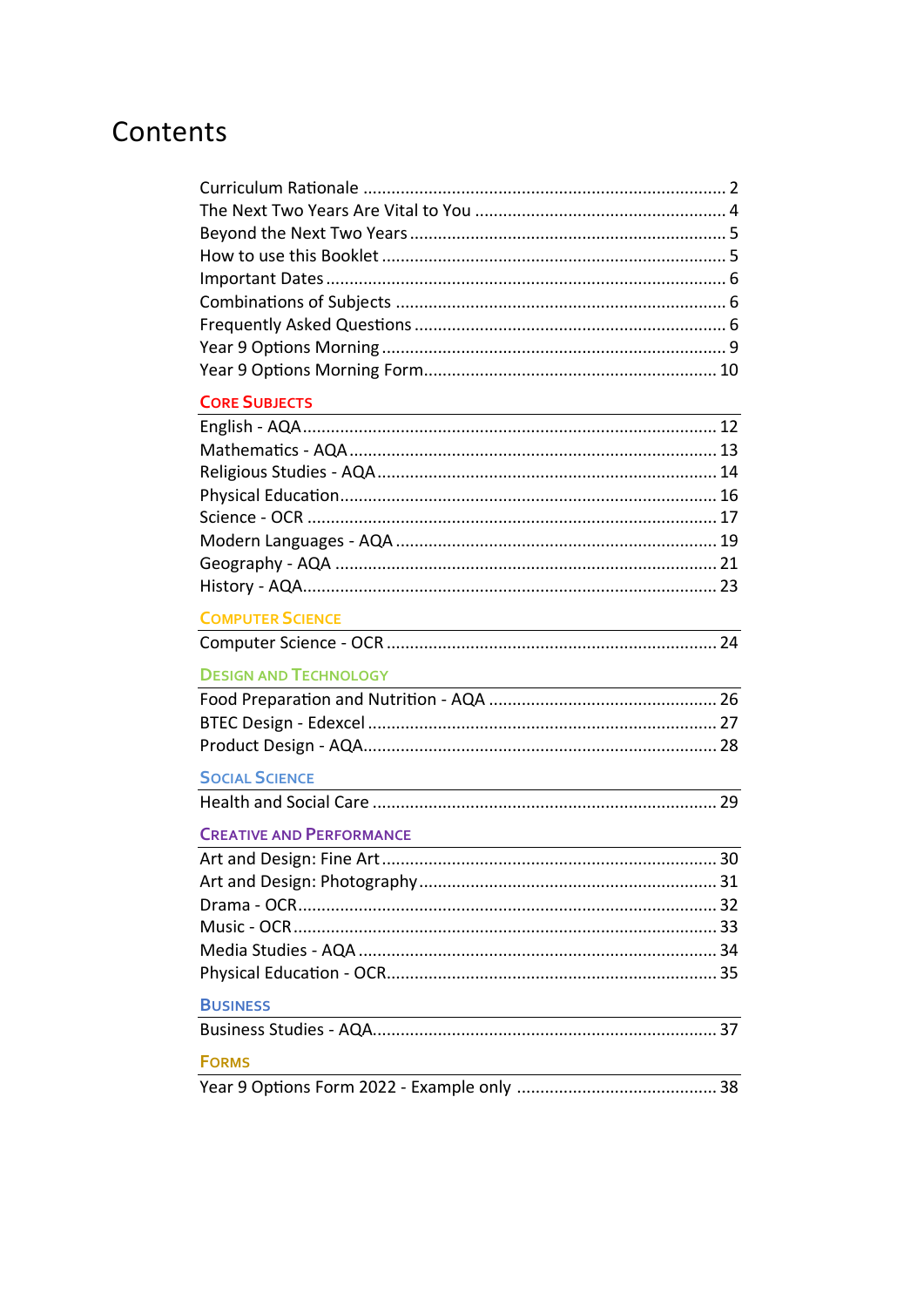

# <span id="page-2-0"></span>**Curriculum Rationale**

Heart of England's curriculum demonstrates our motto of '*Creating Futures'*. It is designed to maintain a broad curriculum so that students don't narrow their options too early. This enables them to leave with a clutch of qualifications that help them to be competitive against their peer group in the modern jobs market. In addition to this, the curriculum content broadens horizons and helps students understand the world we live in.

As a consequence, having studied a broad and balanced curriculum for three years in Key Stage 3, students now have the opportunity to make some choices about what they study at Key Stage 4 (Years 10 and 11).

The majority of students study the core curriculum, shown below:

# **CORE SUBJECTS IN YEARS 10 AND 11**



The hours given to study in the core are as follows:

| Subject                                               | <b>Hours per</b><br>fortnight | <b>Subject</b>              | <b>Hours</b> per<br>fortnight |
|-------------------------------------------------------|-------------------------------|-----------------------------|-------------------------------|
| English                                               | 8                             | A Modern Foreign Language   |                               |
| <b>Mathematics</b>                                    |                               | <b>History or Geography</b> |                               |
| <b>Combined Science</b>                               | 9                             | <b>Physical Education</b>   | 4                             |
| Separate Sciences (needs to be<br>taken as an option) | 14                            | <b>Religious Studies</b>    |                               |

All courses, with the exception of PE, are externally assessed.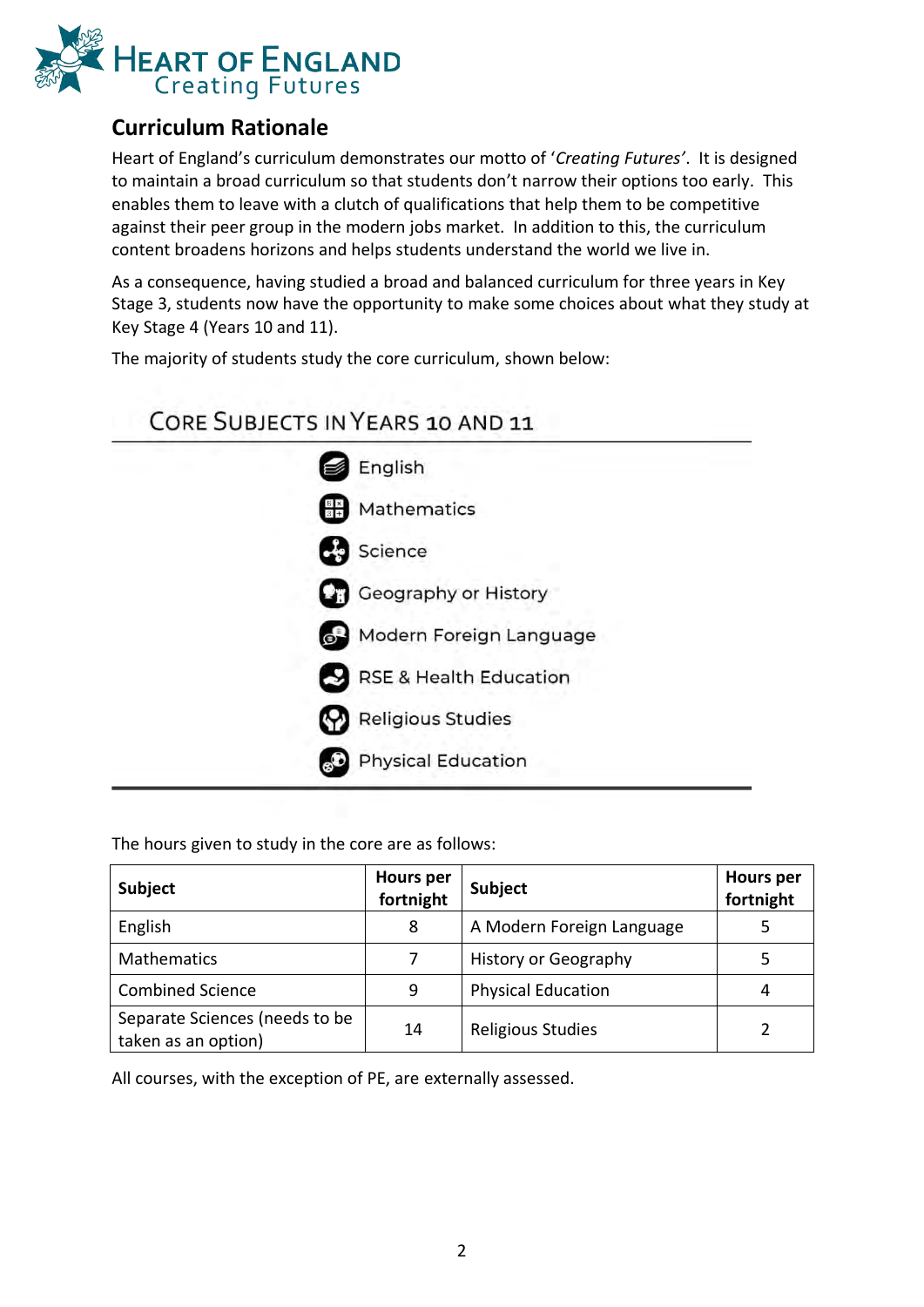

In addition to this, students pick two subjects from the selection below.

| Two further option subjects from:                                                                                                                                                                                               | <b>Hours</b> per<br>fortnight |
|---------------------------------------------------------------------------------------------------------------------------------------------------------------------------------------------------------------------------------|-------------------------------|
| Art, Art Photography, Business Studies, Computer Science, Design Btec,<br>Drama, Food & Nutrition, Geography, Health & Social Care, History, Media<br>Studies, Music, OCR Physical Education, Product Design, Separate Sciences | 10                            |

A much smaller number of students follow a reduced Core and the parents of these students will be informed individually whether they are able to follow such a pathway. Please see FAQs for more information.

While every effort is made to give students their first choice, courses may be oversubscribed or there may be insufficient numbers for a course to be viable. In this eventuality, all students' choices will be considered carefully. It is therefore extremely important that students also think very carefully about what they would choose if one of their options did not run.

## **Spanish ab initio**

This year we are trialling running a GCSE language course from scratch in two years. While we believe that passing a GCSE in a modern language, having studied it for 5 years, is achievable by most of our students, taking a GCSE in a new language from scratch is really challenging. As such, the option of studying Spanish from the beginning will only be open to those students who, in both their Autumn & Spring Term reports, have 'excellent' for every category of the language they are currently studying. Students who achieve this will receive an email informing them that this option is open to them but they are under no obligation to take it. Other students will continue with the language that they are currently studying.

As noted at the start, this is a trial. If the number of students wishing to take this course is not great enough, it will not run.

# **The Next Two Years Are Vital to You**

Now is the time when you have to make some very important decisions regarding the subjects you will study during the next two years. The decisions you make have consequences, not only for your remaining school life but also for your later career.

Studying a broad range of subjects will ensure that your choice of career opportunities is as wide as possible: a balanced programme is vital. Most employers and admission tutors look for young people with a broad general education as well as good quality grades.

It is not always necessary to have studied subjects in Years 10 and 11 in order to study them in the Sixth Form. If you have questions or want to know more, see the teacher highlighted at the bottom of the subject information page. It is vital for you to be as well-informed as possible to enable you to make sensible decisions.

Ask questions, listen, discuss and *think* carefully before making your mind up!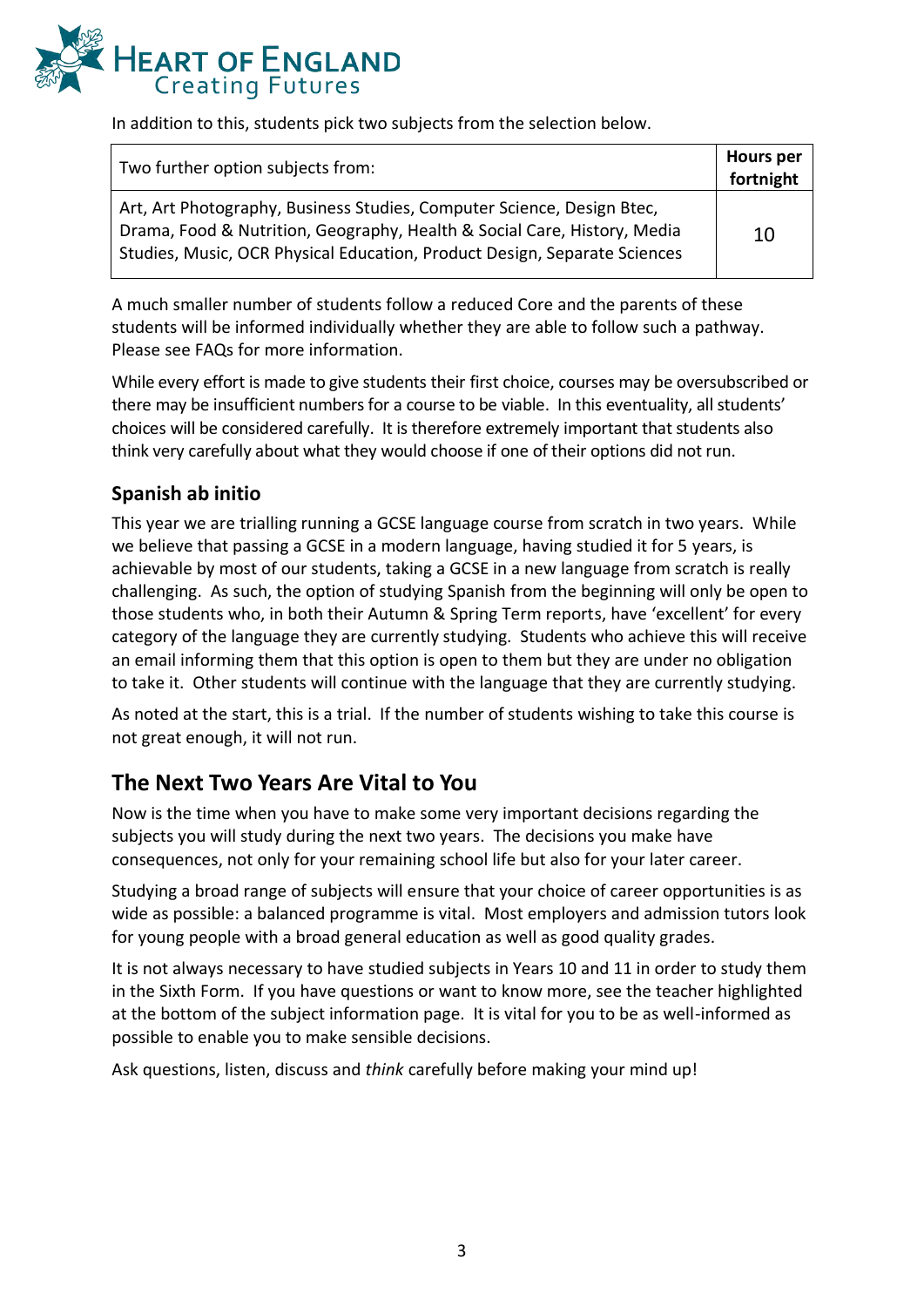

#### **Do choose a course because:**

- you are good at it and think you will enjoy the subject
- it links to a career idea
- it will go well with your other choices
- it will help you develop knowledge and skills that interest you
- it will keep your options open in the future
- you think that you might want to continue studying it after Year 11
- your research shows that it will interest you and motivate you to learn

#### **Do not choose a course because:**



✔︎

- your friends have chosen it
- you think it will be easy
- you think it is a good course for a boy/girl to do
- someone else thinks that it is a good idea
- you like the teacher you have now
- you didn't have time to research your options properly

If you do not know what you want to do later in your life, aim to choose a variety of courses which makes it easier to remain flexible about further study or career plans.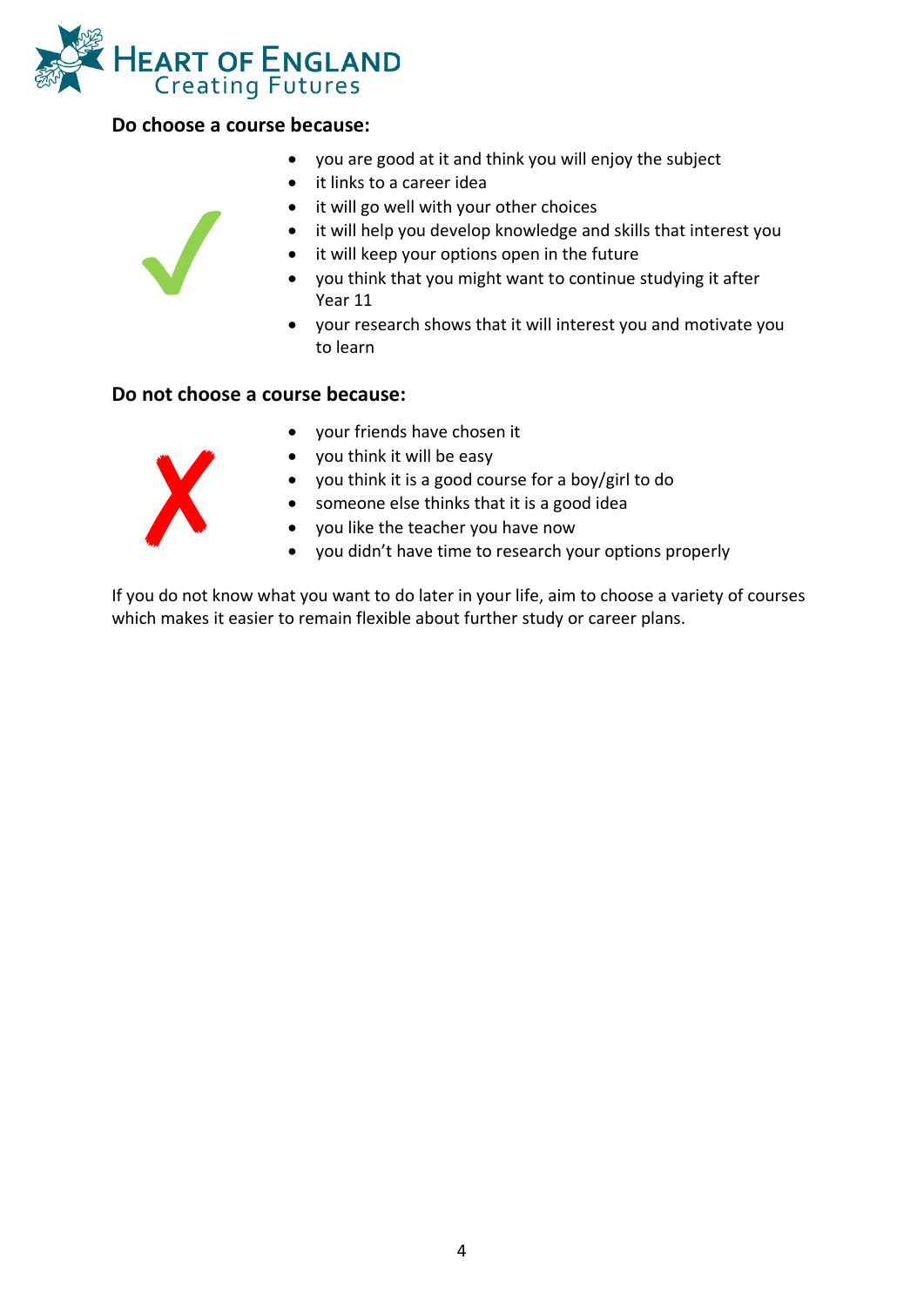

# **Beyond the Next Two Years**

At the end of Year 11, the majority of Heart of England students choose to continue their studies. A small number of students find employment and others follow modern apprenticeships or other vocational schemes. The government requires that all students remain in some form of education or training until they are 18 years old.

## **A Levels**

Passing your GCSEs, including English and Mathematics, and achieving good grades across 8 subjects enables students to go on to study AS and A levels. Studying 3 or 4 A levels will lead to employment, further education or higher education at 18. Most students choose to remain at the Heart of England Sixth Form, which offers over 20 courses in a college atmosphere. Some students may opt to follow courses at a local college or begin an apprenticeship. All of these routes will have application processes which require students to list the subjects they study and their likely achievement in them.

The brief details above outline the opportunities available to you. Further advice and information will be given to you in Year 11, when you come to make the next important decision about your education.

# **How to use this Booklet**

The 2022 Options Booklet contains information to help you decide which courses you will follow in Years 10 and 11 at Heart of England School.

Read all the information in this booklet very carefully and if there is anything you do not understand **ask** your Tutor or the subject teacher.

There are **two** stages to this process:

- Firstly, having listened to the information given and read this booklet, you need to decide which sessions you would like to attend on the taster morning. Once you have done this you need to return the *Yellow 'Choices Form'* from this booklet by putting it in the box outside Reception by **Wednesday 9 February 2022.**
- Entering your firm option choices. This will be done online via a portal called SIMS Options. Information about how to do this will be sent out in a *'How To'* guide.

Remember, the school will try to meet your preferences but **this cannot be guaranteed**. We will consult again with anyone whose choice cannot be met.

In most cases students will be able to study the subjects they request outside of the Core. Occasionally, students may be asked to choose again if:

- a) there are insufficient student numbers to make a course viable
- b) the options chosen do not fit with the timetable structure that is arrived at
- c) the subject has too many students opting for it
- d) it is recommended that students follow a special course of study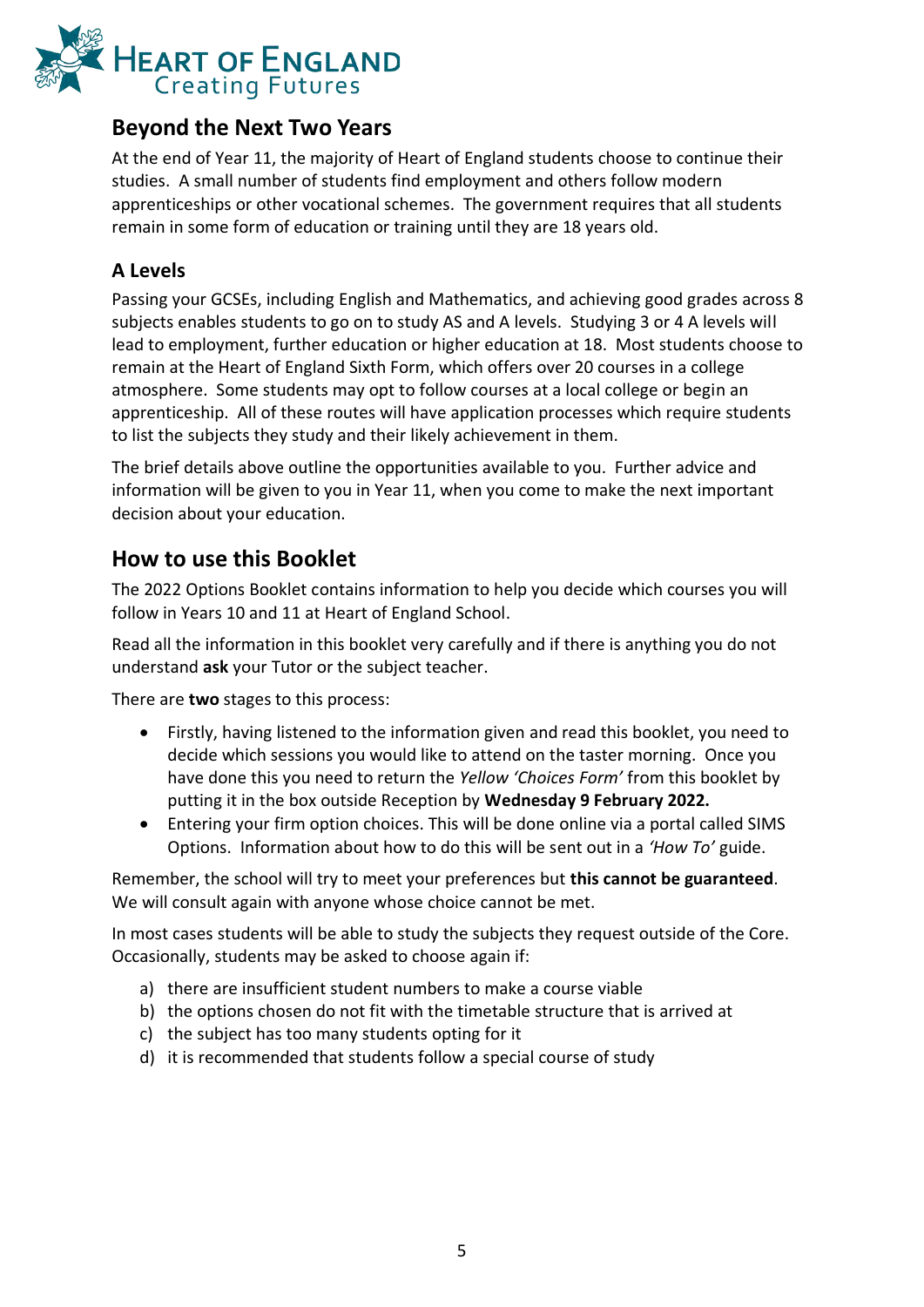

# <span id="page-6-0"></span>**Important Dates For 2022**

- **w/c 31 January** Year 9 Assemblies
	- Virtual Launch to Parents/Carers
- **Weds 9 February** Submission of Options Morning choices
- **Thurs 17 February** Options Morning
- **Tues 1 March** Year 9 Parent/Teacher Consultation
- **Wed 16 March** Deadline for submission of GCSE options
- 
- **March - May** Processing of options forms
	- o Consultation with individual students
	- o Final option choices confirmed
- **May/June** Students informed of options choices
	- **September 2022** Courses commence

# <span id="page-6-1"></span>**Combinations of Subjects**

Due to content overlap, it is *not* permissible to study the following combinations of subjects:

- **Art + Art Photography**
- **Design BTEC + Art**
- **Design BTEC + Product Design**

## **Additionally**

• **Product Design & Food Preparation & Nutrition** cannot both be chosen as they will be timetabled concurrently

# <span id="page-6-2"></span>**Frequently Asked Questions**

## **How many GCSEs should I take?**

There is no set number. The Government has several performance measures for schools, one of which measures the best eight of each student's grades, so clearly this is a number below which a student should not fall. In addition to this, at Heart of England we believe that students should leave open as many future options as possible; therefore students will achieve 10 GCSEs in total by the end of Y11. This number is on a par with local schools.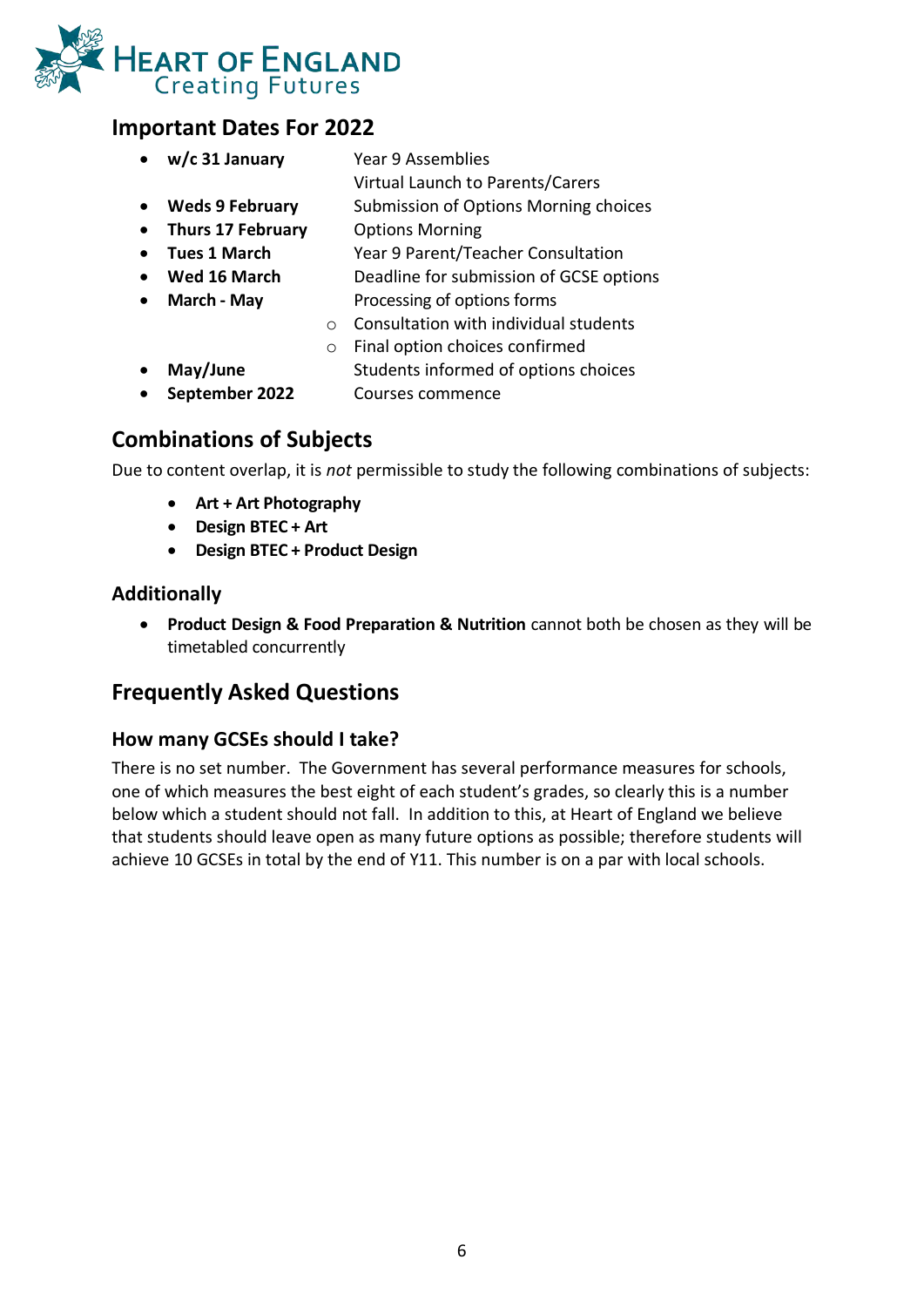

## **Why do I have to study a language, or History or Geography?**

A modern Foreign Language and History or Geography are part of the English Baccalaureate (EBacc) suite of subjects. These are the subjects which at A level, according to the Russell Group, open more doors to more degrees. They provide a sound basis for a variety of careers beyond the age of 16. In the Government's response to the EBacc Consultation they say:

*'They also enrich pupils' studies and give them a broad general knowledge that will enable them to participate in and contribute to society. A recent study found that pupils in a set of 300 schools that increased their EBacc entry, from 8% to 48%, were more likely to achieve good English and mathematics GCSEs, more likely to take an A level or an equivalent level 3 qualification, and more likely to stay in post-16 education.'*

Therefore, even if you know already that you do not plan to do A levels, there is good evidence that this suite of subjects will help raise your achievement overall. We also want to ensure our pupils are able to compete with educational high performers in a local and global economy. In line with the government's ambition that 75% of year 10 pupils in statefunded mainstream schools will start to study GCSEs in the EBacc combination of subjects by September 2022, the majority of our students will study these subjects. It still leaves students free to choose two other subjects so, far from limiting their choice, we are preventing them from limiting their choices in following years.

We believe that pupils of all abilities can benefit from studying the full range of subjects the EBacc offers; they provide an academic foundation for young people, help to keep their options open and enrich their studies and interaction with the world around them. For some students an alternative curriculum pathway might be more appropriate due to a range of factors and parents/carers of these students will be contacted directly with an alternative curriculum.

# **Can I refuse for my child to study a subject that's part of the Core Curriculum e.g. Science or a language**

The Core Curriculum is set by the Leadership Team and agreed by the Governors and is in line with equivalent schools nationwide. "My child doesn't enjoy it" is not a good enough reason to allow a child not to follow the Core Curriculum. This curriculum provides the highest quality of education for our students and is complemented by the opportunity for students to follow their passions and pick two subjects that they enjoy and feel that they will achieve most in at Key Stage 4. Students should feel pleased that their teachers believe they can study this collection of subjects and achieve well at them and should approach the curriculum with a mature, can-do attitude.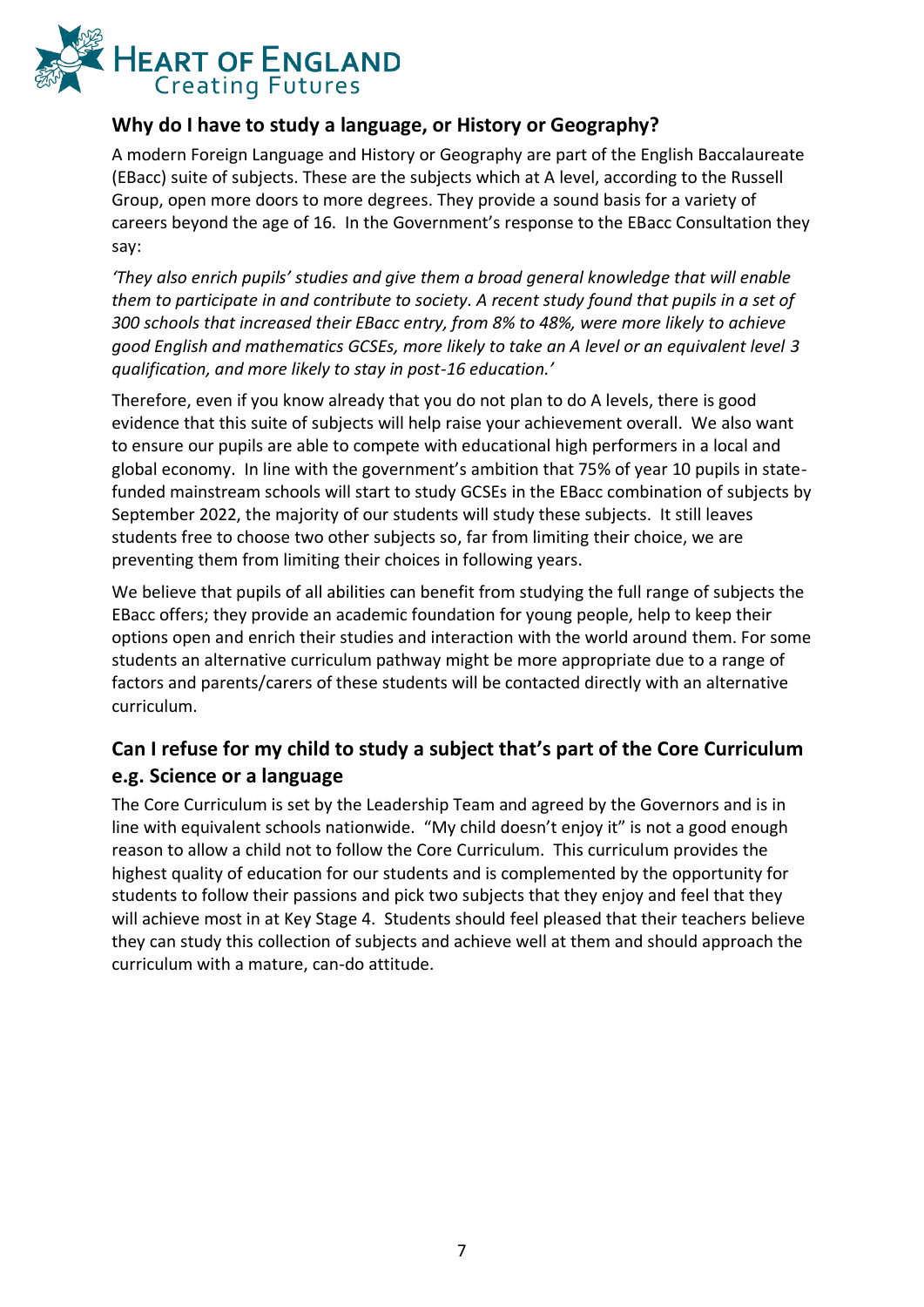

## **How are the students who follow the reduced Core identified?**

The government leaves it up to schools to make decisions on a case-by-case basis with schools taking a range of factors into account; this could include things such as SEN needs or additional numeracy and literacy needs. If we are saying that your child will study the EBacc suite of subjects it is because we believe that they can be successful in them. On the other hand, no student is excluded from following the EBacc and pupil ability, on its own, does not determine whether a student should enter the EBacc. It would not be right to share other students' details with parents and we cannot enter into individual discussions around circumstances.

## **Does it matter if I don't know what I want to do for a career?**

Not at all! You do not have to choose subjects with a career in mind, but do select carefully so that you do not restrict your career options. The longer a career choice is delayed the better - there is more chance to change your mind.

#### **Will I sit GCSE exams?**

We hope so! You will study GCSEs which will be awarded a 1 - 9 grade (with 9 being the highest) rather than A - F. The new GCSEs are designed to be linear, with external exams at the end rather than internally assessed coursework, although practical subjects retain some controlled assessment which is done during the course and counts towards your grade. You need to read each subject description thoroughly to see exactly what the assessment arrangements are. All of the qualifications that you will choose have some externally examined element and **all** exams will be at the end. There will be no resit opportunities; you need to make sure you get it right first time around! The 2020 and 2021 exam series were changed due to the Coronavirus pandemic but we hope that by the summer of 2024 (when you sit your exams) everything will be back to normal.

On the next page is a table showing the weighting of exam and Non-Examined Assessment (NEA) that make up each GCSE. All NEAs will be completed before the main exam period starts.

#### **How do I make my Options?**

These will be entered online via a portal called SIMS Options using each student's school email address. A separate 'How To' guide will be released in March to show people how to do this.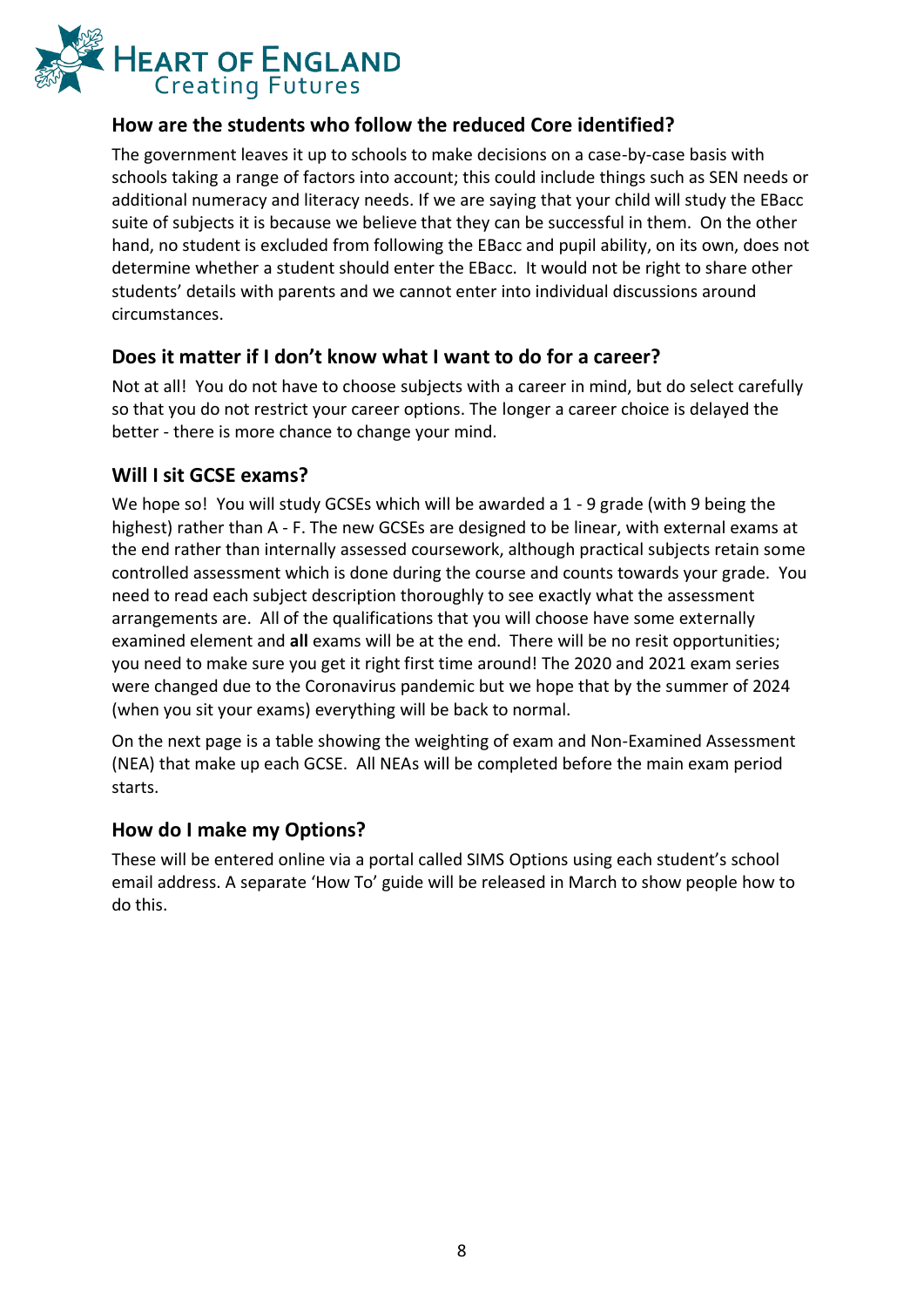

## **Exam versus Non-examined assessment (NEA) – the weighting of new GCSEs**

| <b>Subject</b>                  | Exam (written)             | <b>NEA</b> |
|---------------------------------|----------------------------|------------|
| <b>Business Studies</b>         | 100%                       |            |
| English                         | 100%                       |            |
| Geography                       | 100%                       |            |
| History                         | 100%                       |            |
| Maths                           | 100%                       |            |
| Modern Languages                | 100%                       |            |
| Religious Studies               | 100%                       |            |
| Science                         | 100%                       |            |
| <b>Computer Science</b>         | 100%                       |            |
| Art                             | 40%                        | 60%        |
| Art Photography                 | 40%                        | 60%        |
| Design Btec                     | 25%                        | 75%        |
| Drama                           | 40% written, 30% practical | 30%        |
| Food & Nutrition                | 50%                        | 50%        |
| <b>Health &amp; Social Care</b> | 40%                        | 60%        |
| <b>Media Studies</b>            | 70%                        | 30%        |
| Music                           | 40%                        | 60%        |
| <b>PE</b>                       | 60%                        | 40%        |
| <b>Product Design</b>           | 50%                        | 50%        |

# **Year 9 Options Morning**

In order to help you make as informed a decision as possible, we have created an Options Morning for you. As part of the morning you will have the opportunity to try 'taster' lessons of subjects that you will not have studied before, to give you an insight into what studying those subjects might be like. You will be able to sample 2 subjects from the 5 that are on offer on the morning.

All of you will have different subjects you would like to sample, so to try and personalise the morning, we would like you to tell us which of the taster sessions you are most interested in attending. On the Subject Taster Session Form you will be asked to rank the sessions in order of preference (1 = most preferred) to help us create your timetable for the morning.

**We cannot guarantee that you will get all of your first preferences but we will do our best!**  Equally, simply expressing a preference for only 2 of the sessions *will not* guarantee that you get those choices.

You need to submit your form **no later than**: **Wednesday 9th February 2022**

If you do not meet the deadline, we will select which lessons/sessions you attend.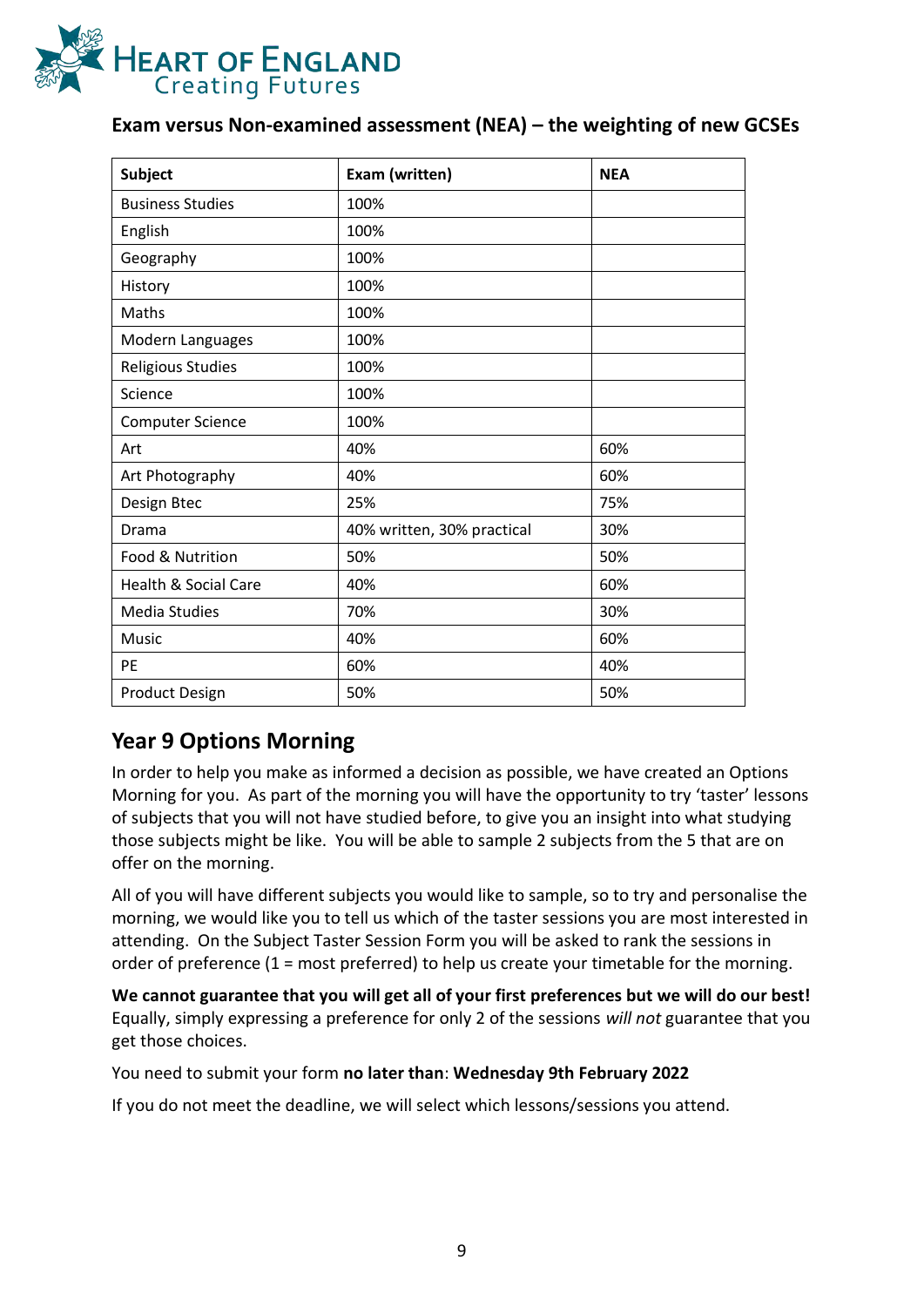# **Year 9 Options Morning 2022: Subject Taster Session Form**

**Student Name:** ......................................................................................... **Tutor:** …………………………………………………

#### **Subject Taster Sessions**

Please put into rank order from 1 - 5 (where 1 = *most* preferred and 5 = *least* preferred)

| <b>Business Studies</b> | <b>Health and Social Care</b> | <b>Media Studies</b> | <b>Design BTEC</b> | <b>PE</b> |
|-------------------------|-------------------------------|----------------------|--------------------|-----------|
|                         |                               |                      |                    |           |
|                         |                               |                      |                    |           |

You *must* return your form to Reception by:

**Wednesday 9 February**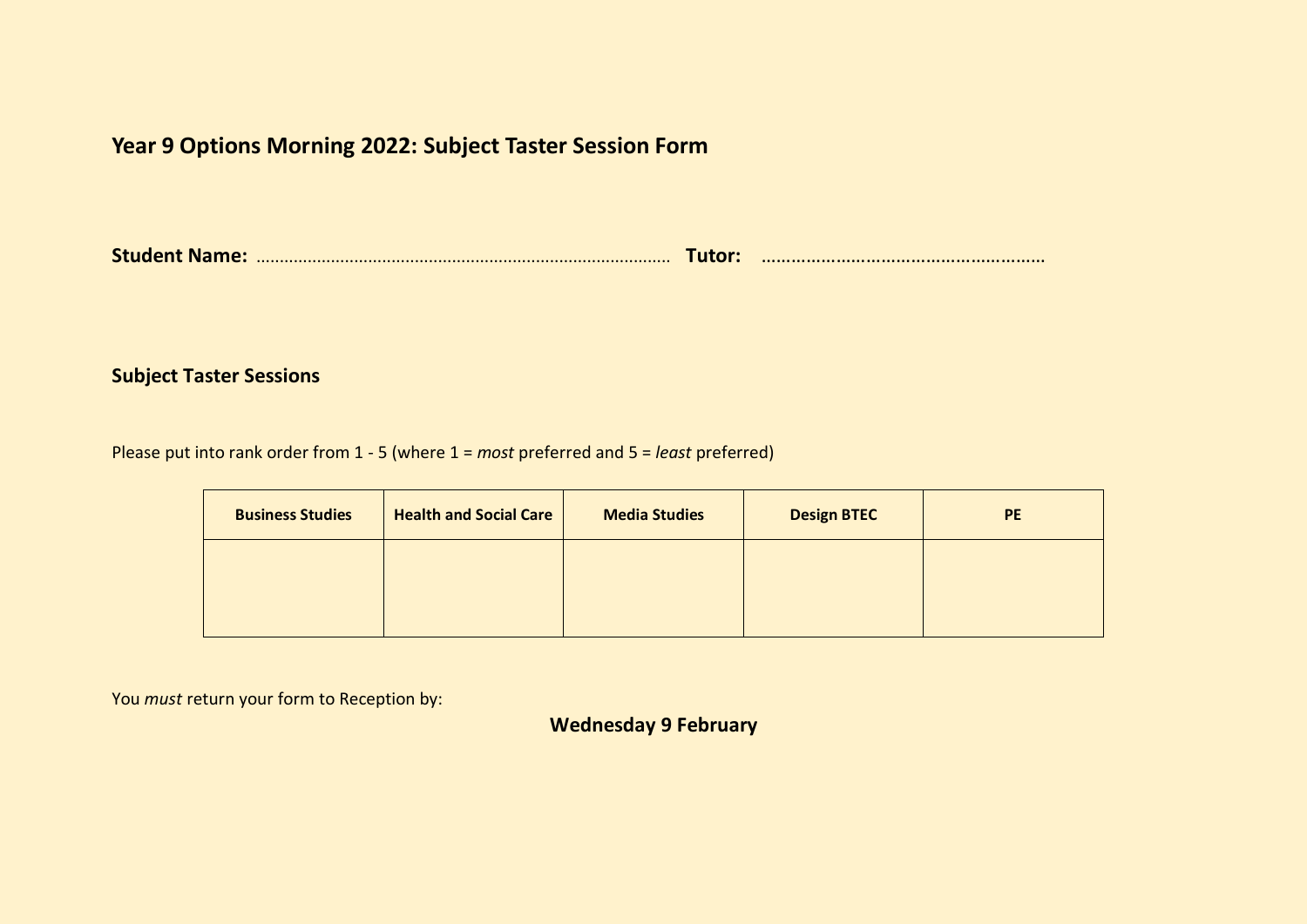# **Core Subjects**

All students follow courses in the following:

| <b>English</b>            | This leads to GCSEs in English Language and English Literature                                                 |
|---------------------------|----------------------------------------------------------------------------------------------------------------|
| <b>Mathematics</b>        | Leading to Mathematics GCSE                                                                                    |
| <b>Religious Studies</b>  | Leading to a GCSE. Students began this course after Christmas<br>in their Religious Studies lessons in year 9. |
| <b>Physical Education</b> | This does not lead to a qualification but physical fitness is<br>essential for a healthy, happy life!          |
| <b>Science</b>            | Leading to Double Award Science GCSE or to three separate<br>GCSEs in Biology, Chemistry and Physics           |

**Modern Foreign Language** Leading to a GCSE in French or German. This will be the language that the student has been studying throughout Key Stage 3.

In addition to this, some students who have met the criteria set out on page 3 will receive an invitation to study Spanish ab initio, should they wish. This could be instead of the language they currently study or as a second foreign language alongside it. Choosing to start a new language from scratch is a decision not to be taken lightly and will require mature discussion with their language teachers.

**History or Geography** Leading to a GCSE in whichever one they choose. Students can also choose to study both, which is something many of our current Key Stage 4 students do.

In addition, the **Personal, Social, Health and Citizenship Programme** is delivered through other subjects and 'one-off' sessions.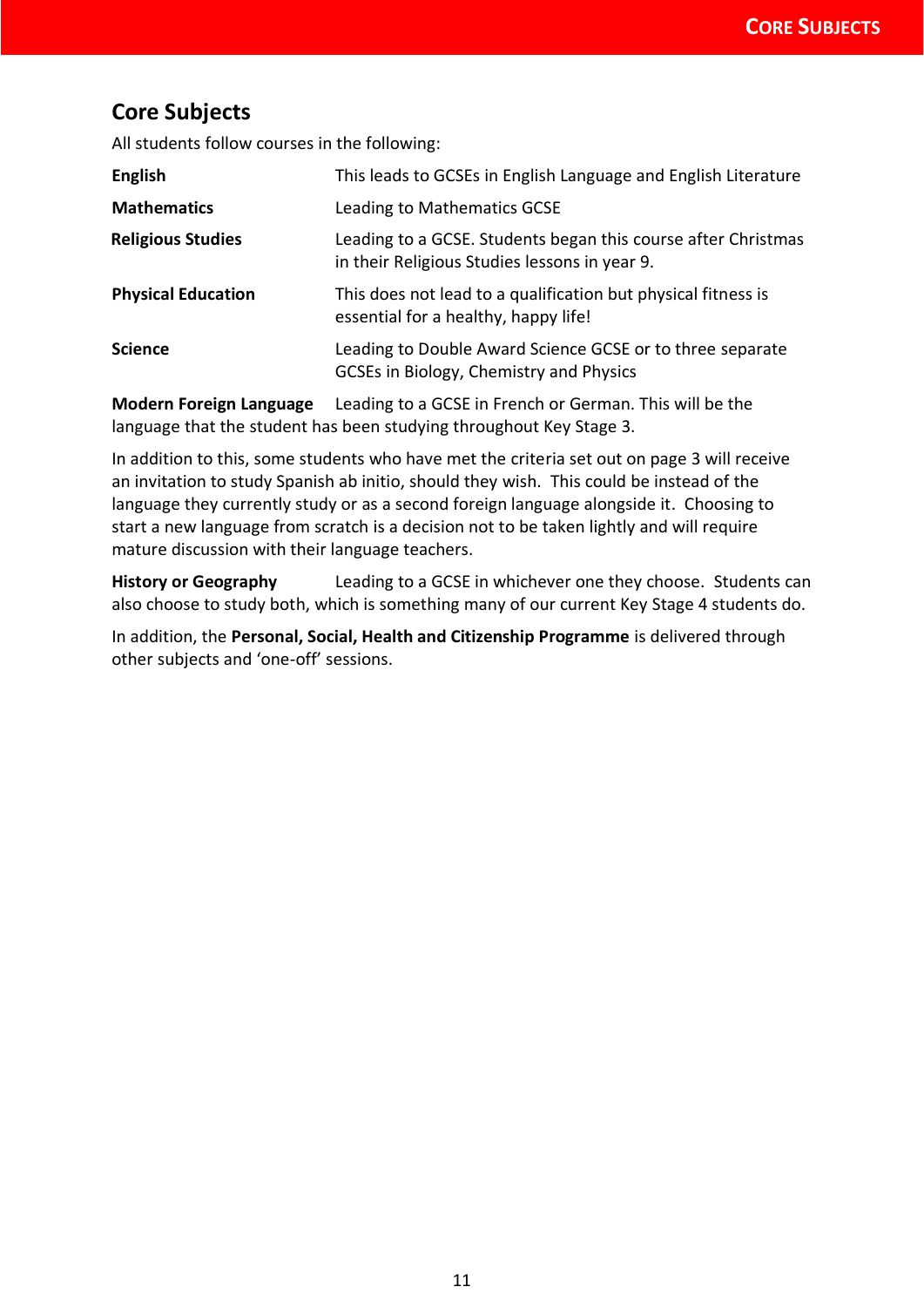# <span id="page-12-0"></span>**English - AQA**

#### **Overview**

Throughout Years 10 and 11, students will be working towards two separate examinations in English Language and English Literature. This will result in two discrete GCSE grades awarded in August of the examination year. The courses are linear with all examinations being sat at the end of Year 11.

The exam component for both English Language and English Literature is now 100%.

#### **English Language**

This course will focus on the students' ability to analyse both modern texts and 19th Century literary and non-fiction texts. It does not involve the set study of specific authors, but gauges the students' skill in applying their knowledge to previously unseen material.

Additionally, this component of the course will assess the students' ability to write both creatively and discursively.

#### **Method of Assessment**

Two papers of 1hour 45 minutes each. Papers are evenly weighted, as are marks for the Reading and Writing sections. Within the writing section, spelling, punctuation and grammar carry significant weight.

#### **English Literature**

This course will involve the study of a Shakespeare play, a 19th Century Novel, a modern prose **or** drama text and a selection of poems taken from an anthology. Students will demonstrate their analytical ability through a combination of responses to extracts from their set texts and open-ended essay responses.

#### **Method of Assessment**

Two papers (see below)

a) Shakespeare and the 19th Century Novel 1 hour 45 minutes 40% of GCSE

b) Modern Texts and Poetry 2 hours 15 minutes 60% of GCSE

The examinations are **closed text**, so the students will not be permitted to take the texts in with them.

#### **Further Education/Career Opportunities**

English is an essential GCSE for most post-16 courses and career routes. Both English Language and English Literature are vital for all career opportunities, due to the essential communication skills that they develop. Both GCSEs can lead to a diversity of further courses in a range of areas, such as Media, Performing Arts, Law, Management and Teaching.

English is a keystone in building and creating futures for our students.

#### Any questions? See **MRS C McLARNON or MR L O'BRIEN**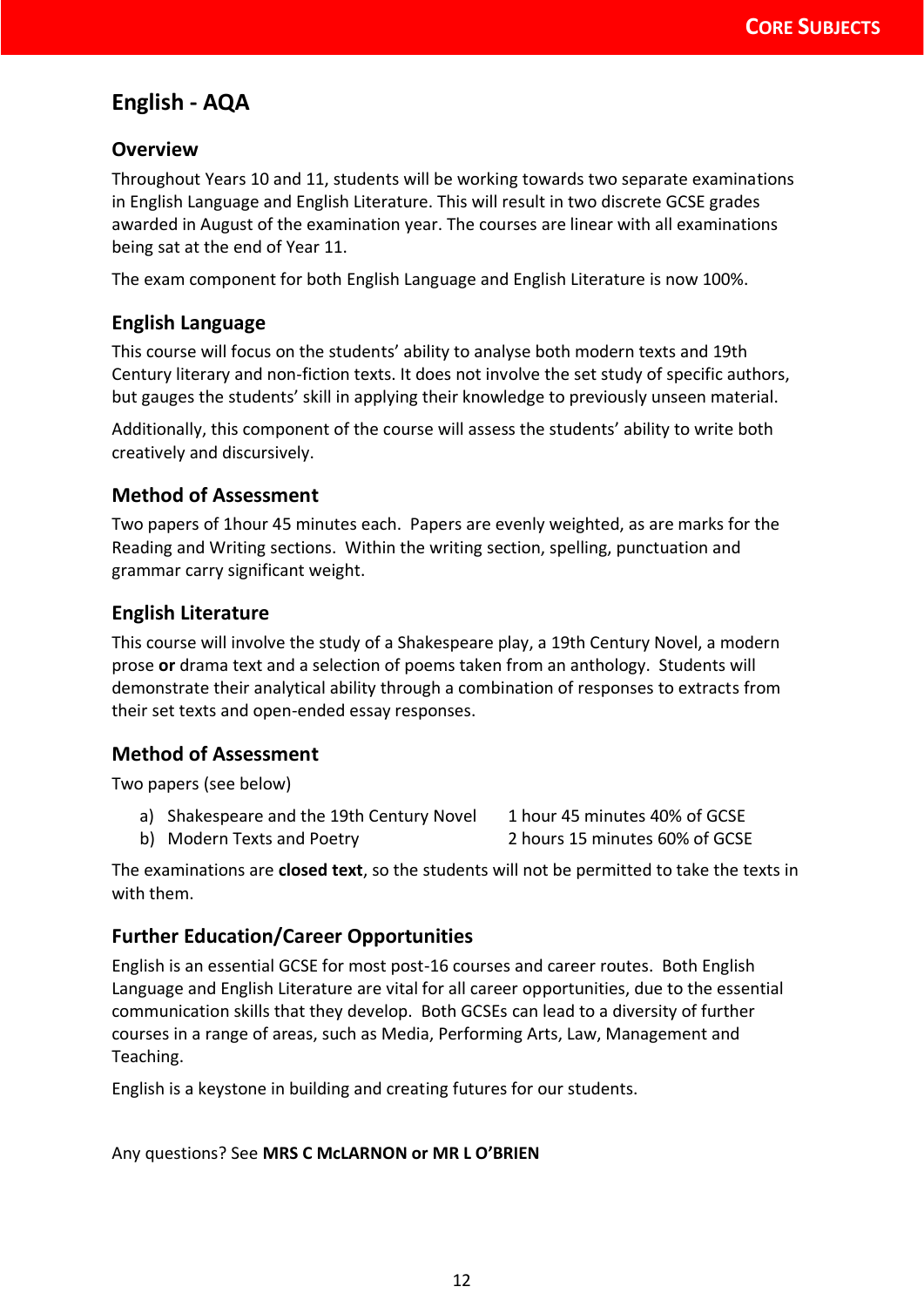# <span id="page-13-0"></span>**Mathematics - AQA**

In Mathematics you will develop further understanding of your work in KS3 and extend your knowledge and skills.

The Mathematics examination is linear. This means you will sit one examination at the end of Year 11, made up of 3 equally weighted one and a half hour papers. Paper 1 will be noncalculator whilst papers 2 and 3 allow calculators to be used. There is no controlled assessment.

Students entered at Foundation tier can achieve grade 1 to 5.

Students entered at Higher tier can achieve grade 4 to 9.

Year 10 students will be placed in sets according to ability, KS3 assessment data and the professional guidance of Heart of England's Mathematics Teachers.

#### **Further Education/Career Opportunities**

Qualifications in Mathematics are often part of employers' criteria for selection of job applicants. A good pass will often be the first hurdle in gaining an interview for a diverse range of careers and can also be an essential entry qualification to many college courses, even ones that are seemingly unrelated to mathematics.

Further education courses in Mathematics or any Science related subject require high achievement at GCSE in order to develop techniques to solve even harder problems. These courses will lead ultimately to a wide variety of careers in Engineering, Science, Computing and Technology.

Any questions? See **DR E PASCAL**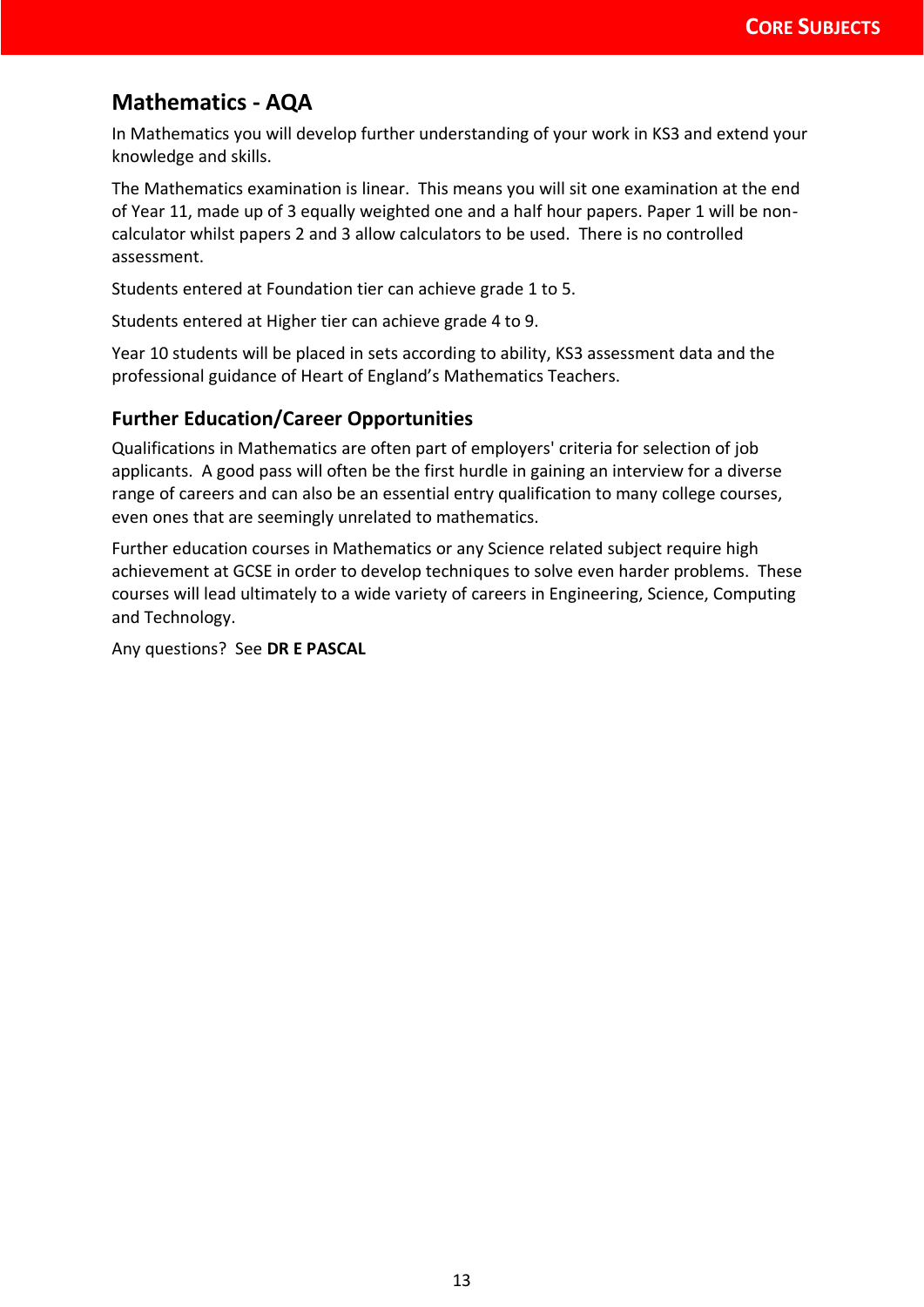# <span id="page-14-0"></span>**Religious Studies - AQA**

## **GCSE Religious Studies - AQA Specification A**

Our GCSE covers two religions and four contemporary ethical themes, ensuring students have a diverse choice of intriguing concepts to explore. Students will be challenged with questions about beliefs, values, meaning, purpose and truth, enabling them to develop their own attitudes towards religious and ethical issues. Students will also gain an appreciation of how religion, philosophy and ethics form the basis of our culture.

Students will develop analytical, evaluative and critical thinking skills, the ability to work with abstract ideas, leadership and research skills. All these skills will help prepare them for further study. This course began after Christmas of year 9.

#### **How Will I Learn?**

You will learn through a variety of tasks including a mixture of group discussion and written work. Discussion is an important part of the lessons, as it is vital that students learn to form their own opinions about which argument is the strongest after careful consideration of the various viewpoints from religious and non-religious backgrounds. You will also have the opportunity to form an evaluative approach to all discussions during the GCSE course.

#### **What Skills Will I Develop?**

You will develop skills in research, gathering and collating information, explaining and justifying beliefs, evaluating opinions and arguments and in presenting information and views clearly and confidently in both oral and written form. You will also develop your own opinions about the world around you.

GCSE Religious Studies complements many subjects, such as Geography, History and Sociology.

#### **How will I Be Assessed? What Will I learn?**

You are assessed through two written examinations; both are 1 hour and 45 minutes in duration. You will sit these exams at the end of year 11.

**Paper One** (*The Study of Religions: Beliefs, Teachings and Practices*) is worth 50% of the GCSE and will consist of **Christianity** and **Islam**.

You will study the beliefs and teachings of Islam looking at the nature of God, Prophethood, life after death and holy books. You will also study the Practices of Islam looking at the Five Pillars, the Ten Obligatory Acts and Festivals. You will refer to scripture and/or sacred texts and study the influence of the beliefs, teachings and practices studied on individuals, communities and societies.

In Christianity, you will examine the key beliefs about the nature of God, creation, the afterlife, the life of Jesus, and sin and salvation. You will also study Christian practices looking at different forms of worship, prayer and sacraments. Also, you will look at the role of Church in the local community and also helping people worldwide. Students will study the influence of the beliefs, teachings and practices studied on individuals, communities and societies.

**Paper Two** (Thematic Studies) is worth 50% of the GCSE and will cover the following topics:

#### Theme B: Religion and Life

This unit will examine abortion, euthanasia and animal experimentation, origins of the universe and the value of human life.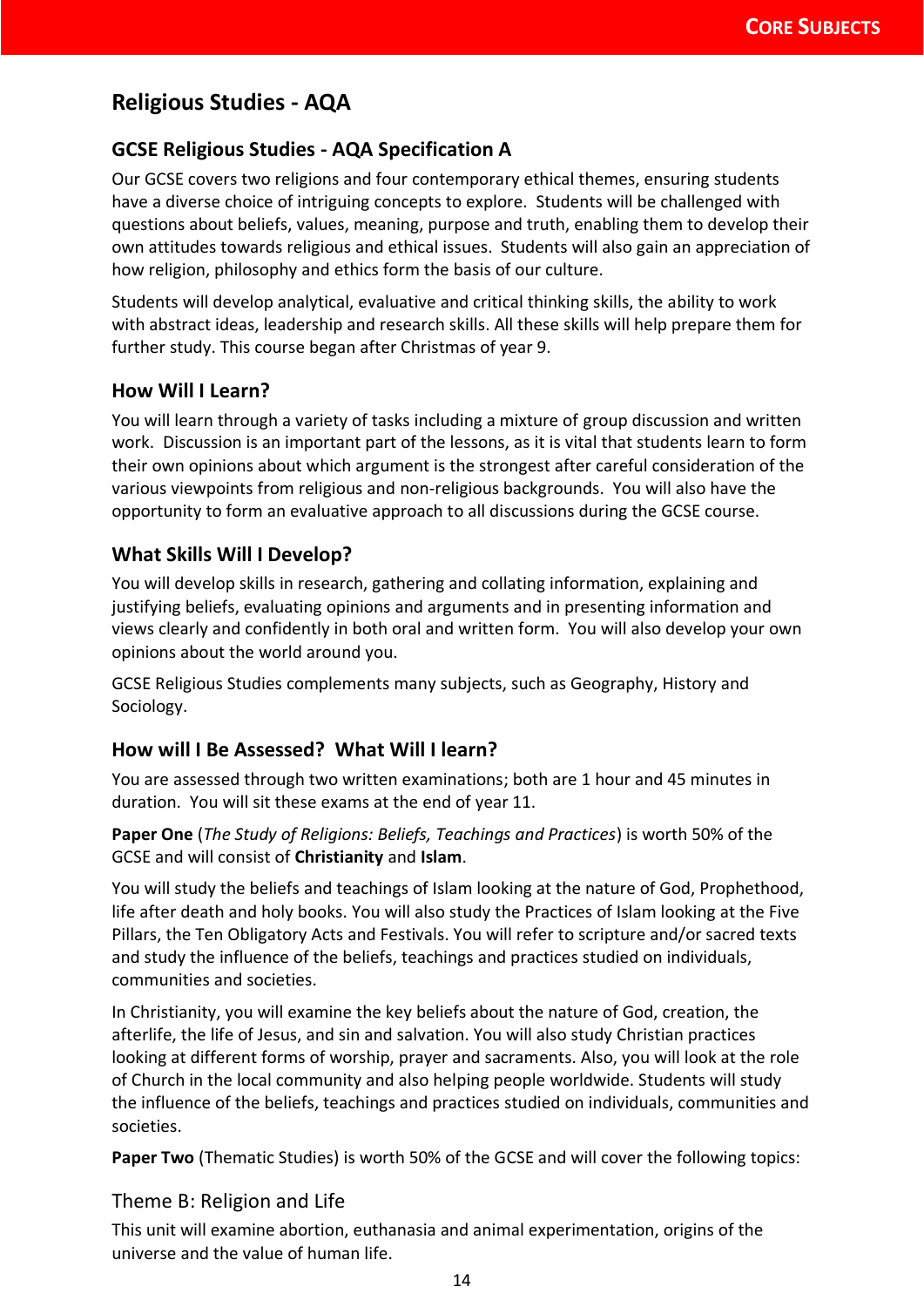## Theme C: The existence of God and revelation

Students will study special revelation such as visions and miracles, and general revelation. Students will also look at the Design Argument and First Cause Argument, and the challenge of science, and evil and suffering.

#### Theme D: Religion, peace and conflict

This unit will examine causes of war, and different religious beliefs about violence, war and pacifism. Students will also study nuclear weapons and arguments for and against them.

#### Theme E: Religion, Crime and Punishment

A study of different punishments (such as capital punishment, corporal punishment, prison and community service), different aims of punishment and forgiveness. This will include the looking at different religious viewpoints about each of these topics.

#### **Further Education/Careers Opportunities**

Religious Studies equips pupils with a wide range of skills demanded in the work place. A huge variety of careers see it as a desirable examination subject including Law, Health Service, Social Work, Civil Service, and Teaching. This is because these are careers which involve meeting and understanding people of all cultures and faiths. For these careers you also need to have a good understanding of social and personal issues, which this course provides you with.

Religious Studies is a vibrant, relevant and interesting subject and is open to everyone, whether of a religious persuasion or not. One thing that is essential is an open and questioning mind!

Any Questions? Speak to **MISS E WHITTOCK** or the Religious Studies Department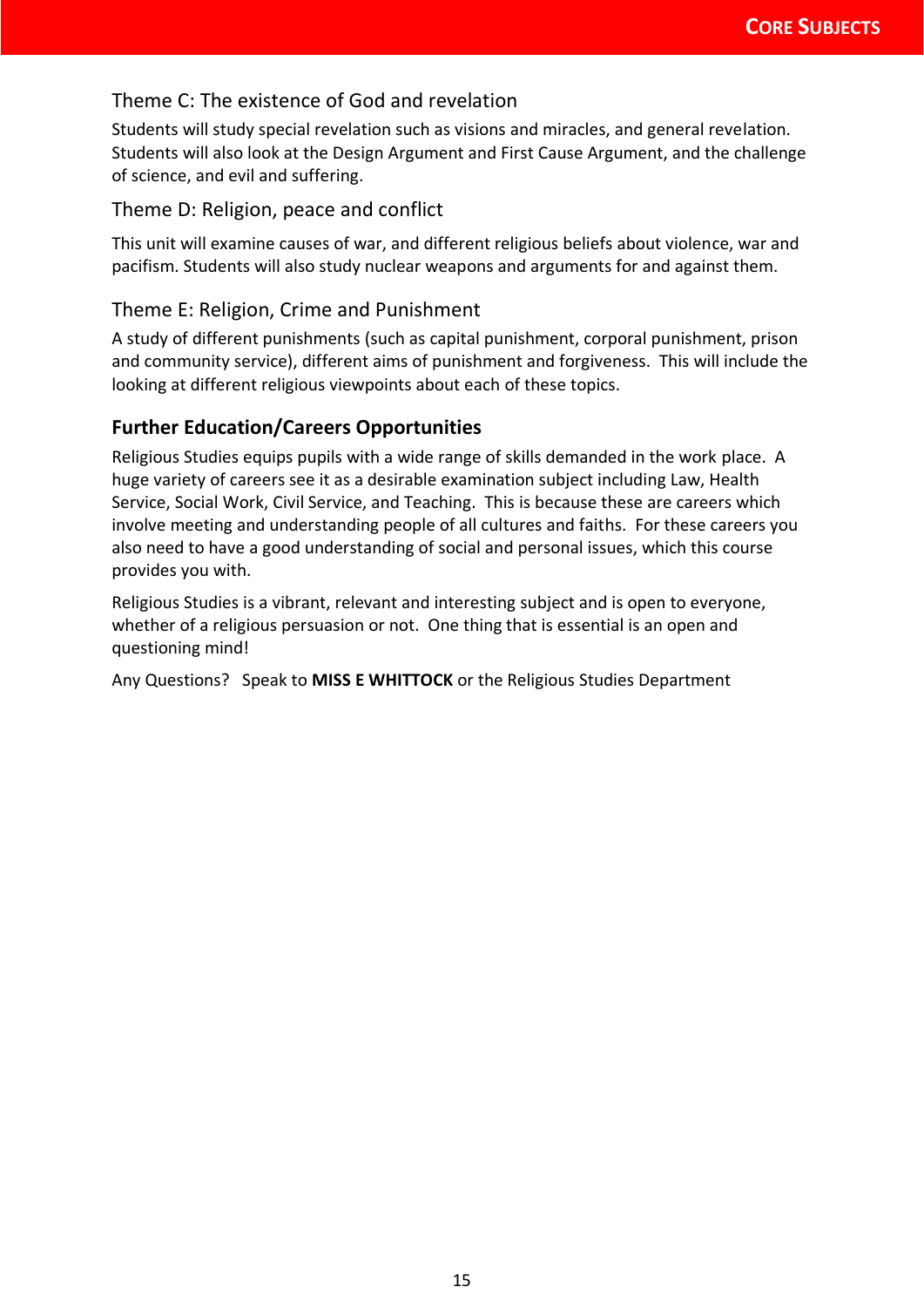# <span id="page-16-0"></span>**Physical Education**

#### **What will I learn?**

In years 10 & 11 you will receive two hours per week of Physical Education. Students will participate in a range of topics from; Team Games, Individual Games, Creative/Aesthetic Activities, Athletics and Health Related Fitness.

## **Format**

Students will be put into a group based on the sports and activities they prefer. They will follow a varied curriculum covering a range of topics which is tailored to the class, and will stay in this group throughout Y10 and Y11.

In the various activities you participate in, you **will learn:** how to develop skills; how to make and apply decisions; how to develop your physical and mental capacity; how to evaluate and improve your own and others' performances and how to make positive choices about leading a healthy active lifestyle.

## **What skills will I develop?**

Through PE, you have the opportunity to develop your: physical skills; decision making; fitness; evaluation and appreciation of performances and choose roles which are best suited to you. Your knowledge and understanding of a range of activities, alongside leading a healthy balanced lifestyle, will increase, giving the potential to continue these throughout life. Students will develop and enhance their social, teamwork and communication skills.

## **Extra-Curricular Sports/Activities/Teams**

As in lower school, a number of extra-curricular sports, teams and competitions are also available during KS4.

Any questions? See **MISS N SYKES**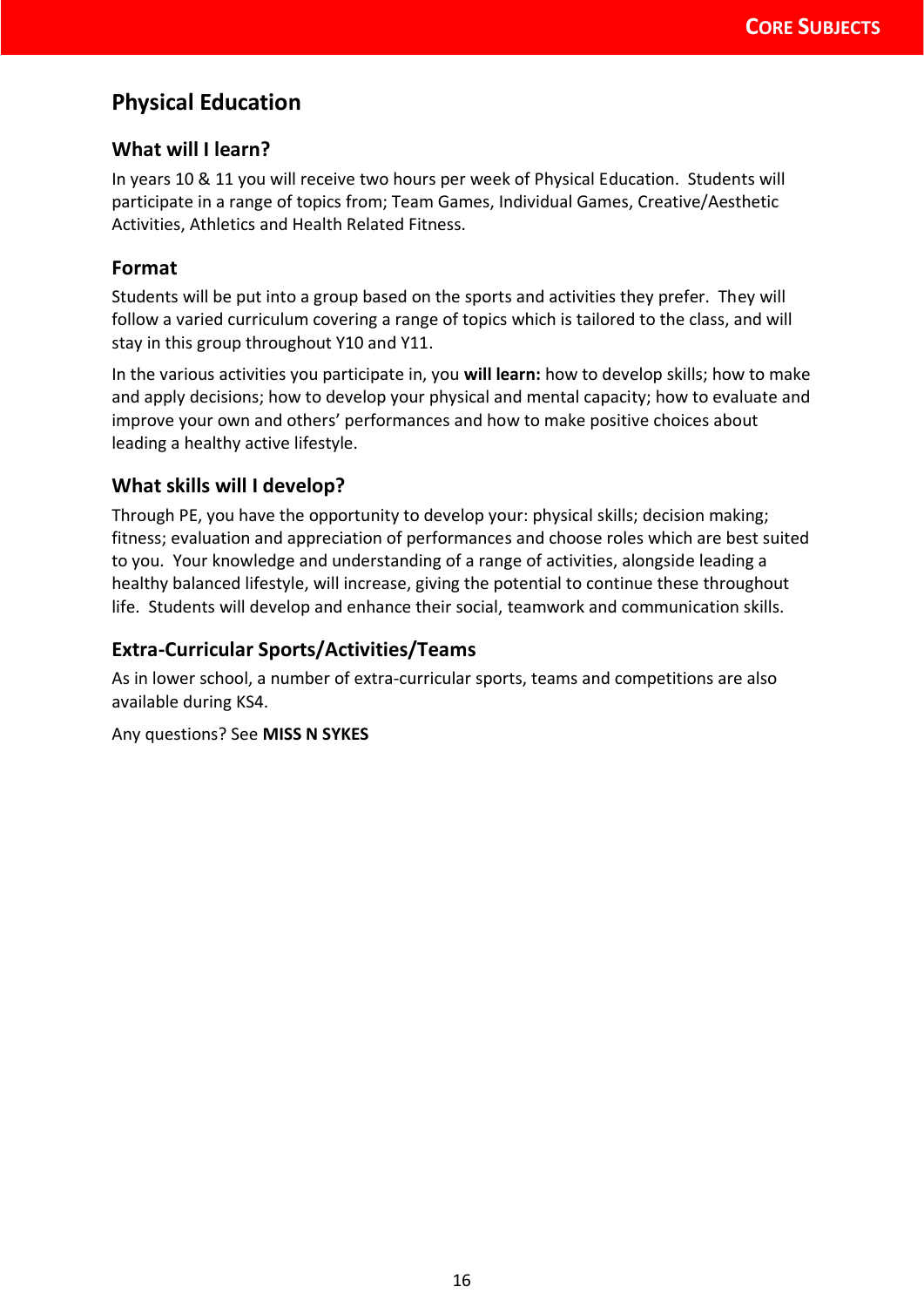# <span id="page-17-0"></span>**Science - OCR**

There are 2 routes for studying Science subjects at KS4:

#### **Combined Science:**

| Year 10/11 | OCR GCSE Combined Science A          | June Year 11                          |
|------------|--------------------------------------|---------------------------------------|
| (9 lessons | Foundation Tier (Grades 5-5 to 1-1): | Paper 1: B1 - B3 (16.7%)              |
| per        | Biology Units: B1-B6                 | Paper 2: B4 - B6 (16.7%)              |
| fortnight) | Chemistry Units: C1-C6               | Paper 3: C1 - C3 (16.7%)              |
|            | Physics Units: P1-P6                 | Paper 4: C4 - C6 (16.7%)              |
|            |                                      | Paper 5: P1 - P3 (16.7%)              |
|            |                                      | Paper 6: P4 - P6 (16.7%)              |
|            |                                      | All papers are 70 mins, written exams |
| Year 10/11 | OCR GCSE Combined Science A          | June Year 11                          |
| (9 lessons | Higher Tier (Grades 9-9 to 4-4):     | Paper 7: B1 - B3 (16.7%)              |
| per        | Biology Units: B1-B6                 | Paper 8: B4 - B6 (16.7%)              |
| fortnight) | Chemistry Units: $C1 - C6$           | Paper $9: C1 - C3 (16.7%)$            |
|            | Physics Units: P1-P6                 | Paper 10: C4 - C6 (16.7%)             |
|            |                                      | Paper 11: P1 - P3 (16.7%)             |
|            |                                      | Paper 12: P4 - P6 (16.7%)             |
|            |                                      | All papers are 70 mins, written exams |

#### **Separate Sciences:**

| Year 10/11<br>(14 lessons | OCR GCSE Biology A<br>Foundation Tier (Grades $5 - 1$ ): | June Year 11<br>Paper 1: B1 - B3 (50%) |
|---------------------------|----------------------------------------------------------|----------------------------------------|
| per                       | Units: $B1 - B6$                                         | Paper 2: B4 - B6 (50%)                 |
| fortnight)                | Higher Tier (Grades $9 - 4$ ):                           | Paper 3: B1 - B3 (50%)                 |
|                           | Units: $B1 - B6$                                         | Paper 4: B4 - B6 (50%)                 |
|                           | OCR GCSE Chemistry A                                     | Paper 1: C1 – C3 (50%)                 |
|                           | Foundation Tier (Grades $5 - 1$ ):                       | Paper 2: C4 - C6 (50%)                 |
|                           | Units: $C1 - C6$                                         | Paper 3: C1 - C3 (50%)                 |
|                           | Higher Tier (Grades $9 - 4$ ):                           | Paper 4: C4 – C6 (50%)                 |
|                           | Units: $C1 - C6$                                         | Paper 1: P1 - P4 (50%)                 |
|                           | OCR GCSE Physics A                                       | Paper 2: P5 – P8 (50%)                 |
|                           | Foundation Tier (Grades $5 - 1$ ):                       | Paper 3: P1 - P4 (50%)                 |
|                           | Units: $P1 - P8$                                         | Paper 4: P5 - P8 (50%)                 |
|                           | Higher Tier (Grades $9 - 4$ ):                           |                                        |
|                           | Units: $P1 - P8$                                         | All papers are 1hr 45mins, written     |
|                           |                                                          | exams.                                 |

## **Double Award – OCR Combined Science A - 2 GCSEs.**

All students study for the equivalent of 2 GCSEs in the core Science curriculum time of 9 lessons per fortnight.

From 2016 we follow the GCSE (9-1) course in Combined Science.

This course replaces the two separate "Core" and "Additional" GCSE courses followed between 2006 and 2015.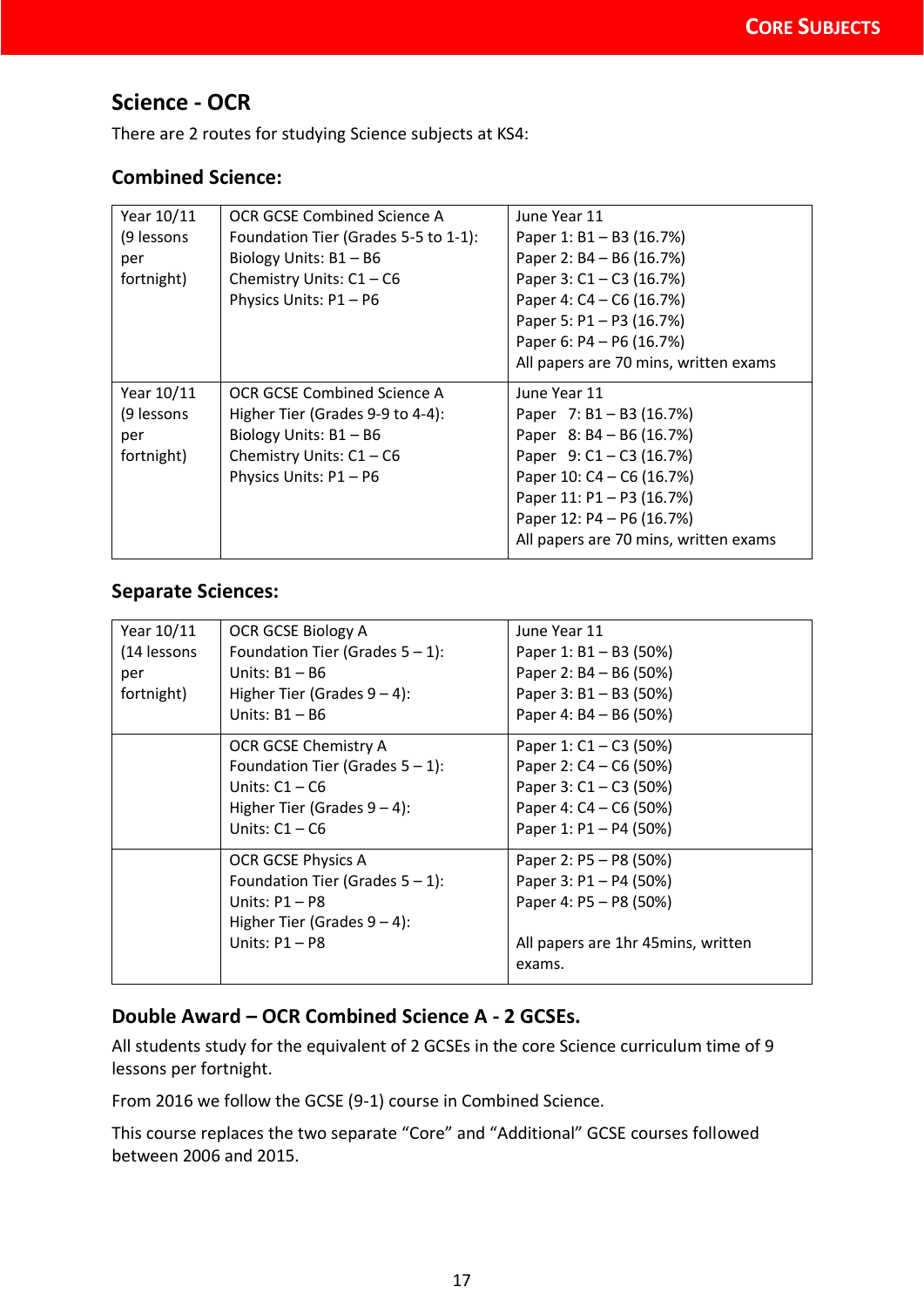## **Separate Sciences – OCR Biology A, OCR Chemistry A and OCR Physics A – 3 GCSEs.**

Students opting for separate sciences in the option block study for 3 GCSEs in 14 lessons per fortnight: the 9 core Science lessons and a further 5 option block lessons.

Separate Sciences are also known as Triple Science.

Who should opt for Separate Sciences?

- Students with a flair or aptitude for Science.
- Students who are aiming to study Science subjects at A Level.

#### **FAQ**

Q. Is it a problem if I have studied Combined Science and then I want to study A Level Biology, Chemistry or Physics?

A. No. Approximately a quarter of students currently studying Science A levels studied "Double Award" Sciences at GCSE.

Q. Are there any courses at university that need separate GCSEs in Biology, Chemistry and Physics?

A. No. Not all schools offer Separate Sciences e.g. entry requirements for medicine do not include separate GCSE Science subjects.

<span id="page-18-0"></span>*Any questions? See* **MR W BARRON DE BURGH**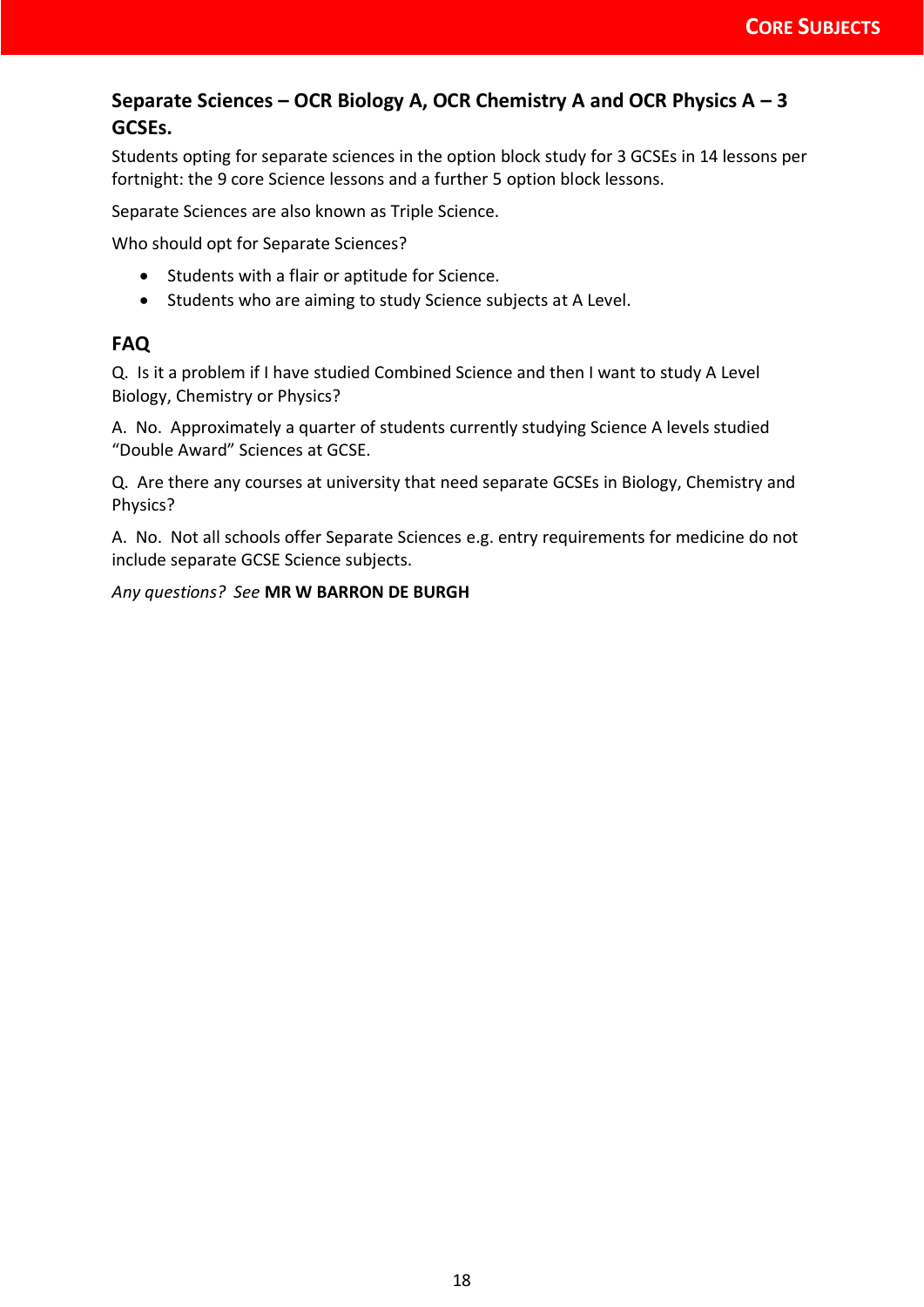# **Modern Languages - AQA**

*(English Baccalaureate contributing subject)*

Languages are for all; languages are for life – they are an essential part of *being a citizen*

*"I absolutely could not have competed at the level I did in sailing if I hadn't spoken French fluently."* Ellen MacArthur

Languages are an excellent choice at GCSE! Having a GCSE in languages is extremely wellregarded by employers and universities alike.

We offer GCSE courses in three languages: French, German and Spanish. For you to progress and succeed at GCSE you need to choose languages already studied in Year 9.

## **10 reasons why you should study a language at GCSE level:**

- 1. English is not enough! Not everyone speaks or wants to speak English.
- 2. A language will always be useful, no matter what you do. In today's job market, having a language alongside another subject, for example Commerce or Law, can really help to open up the job market for you.
- 3. In class you get to study a wide range of topics about different people and cultures, not just about how to speak.
- 4. You can read books, watch films and listen to songs in the language you are learning - and understand them too!
- 5. Languages mean business being able to speak a language will make you really stand out.
- 6. They're good for you! Speaking more than one language increases your brain capacity and improves your memory.
- 7. It is really impressive to be able to speak a foreign language. It's a real achievement that your friends will envy and employers will love!
- 8. You can understand and talk to lots more people on holiday, in the work place and on the internet!
- 9. Using a language at work could raise your salary by 8 20%.
- 10. Learning languages also develops your communication skills in your own language.

## **Aims of the Course**

#### **Languages open avenues of communication and exploration**

- To develop your listening, speaking, reading and writing skills in preparation for GCSE, to the best of your ability.
- To promote a better knowledge and understanding of different cultures and countries where French, German and Spanish are spoken.
- To improve your communication skills and confidence in all your subjects.

#### **Languages change the person AND their self-awareness**

*"All I can advise is that you keep working at your languages. Foreign languages are exciting and interesting – keep up the hard work; it will be worth it in the end."* Sir Alex Ferguson CBE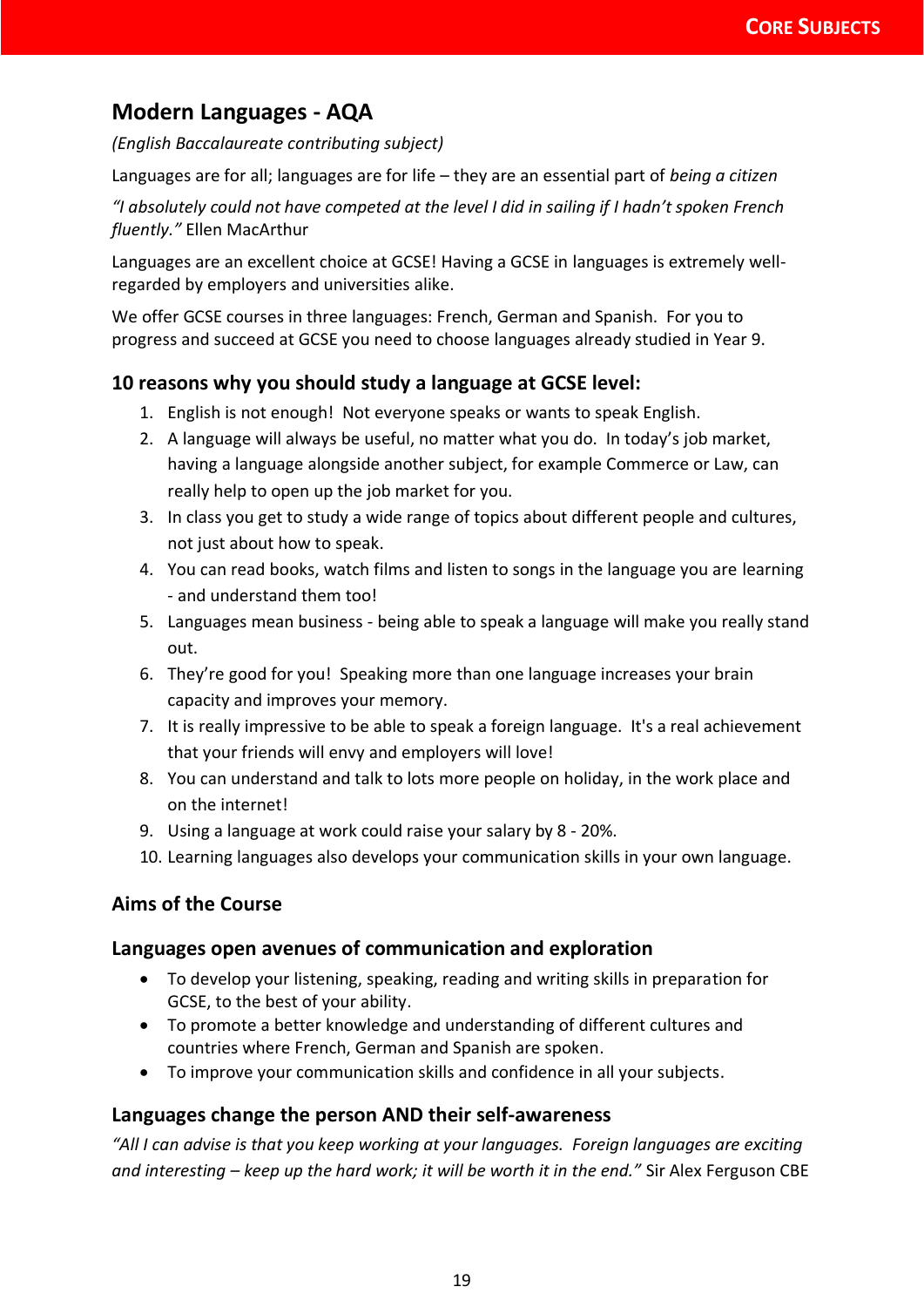## **Subject content**

We follow the AQA GCSE Specification and students study all of the following themes on which the assessments are based.

- Theme 1: Identity and culture
- Theme 2: Local, national, international and global areas of interest
- Theme 3: Current and future study and employment
- Examination

All exams will be sat at the end of the course and you will be assessed in the four skills of Listening, Speaking, Reading and Writing. Each skill has an equal weighting of 25% towards your overall GCSE grade. GCSE languages have a Foundation Tier (grades 1–5) and a Higher Tier (grades 4–9). You must take all four question papers at the same tier.

| Listening, Reading, Writing, Speaking exams - each 25% of GCSE                                   |                                                                        |  |  |
|--------------------------------------------------------------------------------------------------|------------------------------------------------------------------------|--|--|
| <b>LISTENING - Written exam:</b>                                                                 | <b>SPEAKING - 60 marks</b>                                             |  |  |
| 35 minutes, 40 marks (Foundation)                                                                | Role-play: 15 marks, 2 mins (Foundation)                               |  |  |
| 45 minutes, 50 marks (Higher)                                                                    | 15 marks, 2 mins (Higher)                                              |  |  |
| <b>READING - Written exam:</b><br>45 minutes, 60 marks (Foundation)<br>1 hour, 60 marks (Higher) | Photo card: 15 marks, 2 mins (Foundation)<br>15 marks, 3 mins (Higher) |  |  |
| <b>WRITING - Written exam:</b>                                                                   | General conversation: 30 marks, 3–5 mins                               |  |  |
| 1 hour, 50 marks (Foundation)                                                                    | (Foundation                                                            |  |  |
| 1 hour 15 minutes, 60 marks (Higher)                                                             | 30 marks, 5–7 mins (Higher)                                            |  |  |

## **Further Education/Career Opportunities**

If you achieve at least a Grade 5 at GCSE you can pursue your language and go on to study the language at A-Level.

Any questions? See **MR J HUNTON**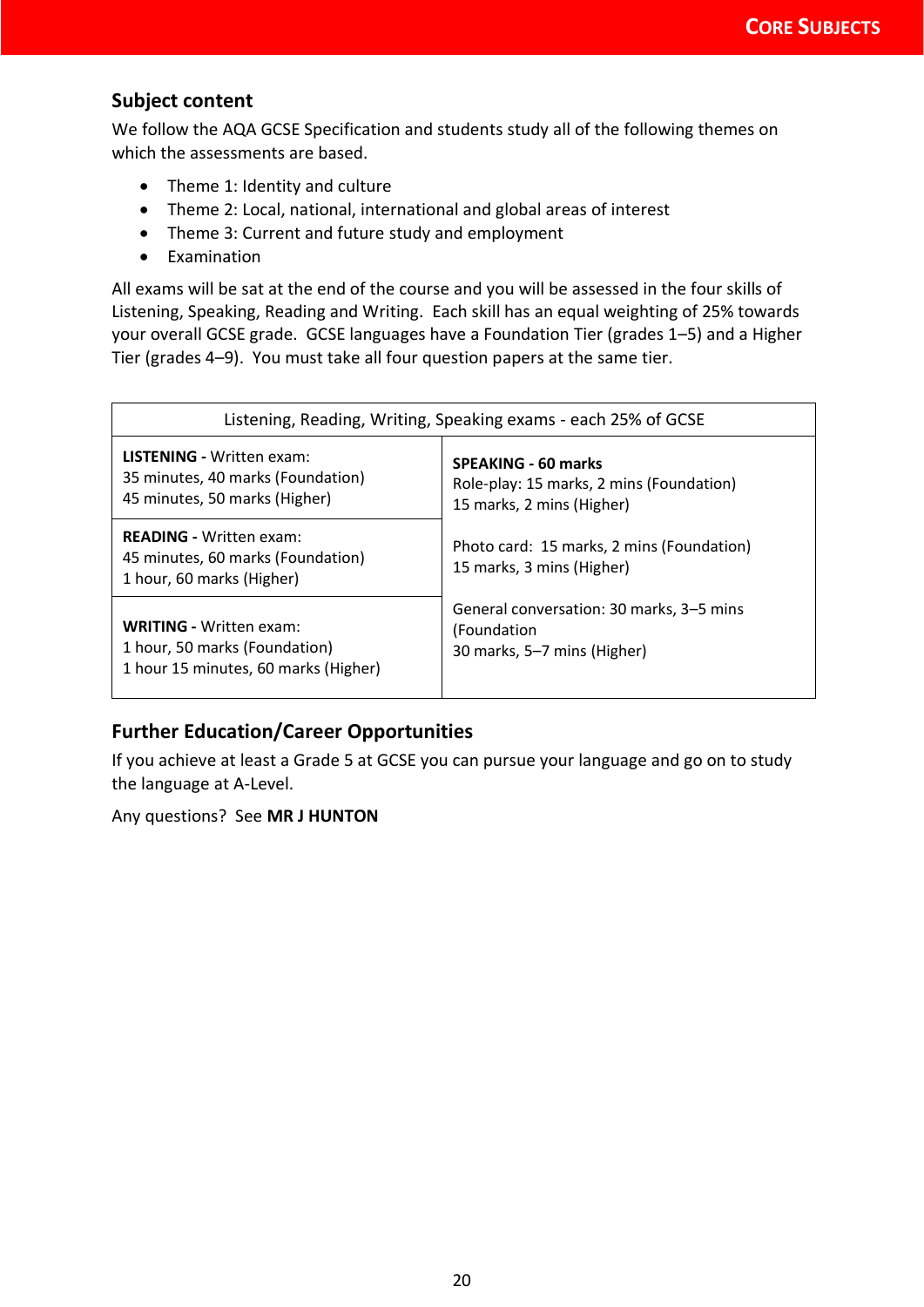# <span id="page-21-0"></span>**Geography - AQA**

#### *(English Baccalaureate contributing subject)*

Geography is a popular and **successful** GCSE option. By studying GCSE Geography you will have the opportunity to investigate the most important issues which affect our world today and into the future.

Geography offers the chance to work in a variety of ways, including individual and small group tasks as well as **up to date research**. In addition to classroom-based activities, you will have the opportunity to take part in **fieldwork**. This provides you with the opportunity to experience many of the ideas and concepts you have studied in school and to produce two enquiries which will help your understanding of classroom geography. These enquiries will be examined upon to support your overall GCSE grade.

## **Aims of the Course**

We aim to develop a variety of skills in the two year course, including your problem solving skills; ICT skills; map/atlas skills and your powers of analysis. All of these skills are **highly valued** in many careers and throughout further education.

## **Subject content**

The two year course includes two main themes. In each theme a range of different places and topics are studied, all of which look at people and the environment in which we live. The themes are:

• Living with the physical environment

This includes weather and tectonic hazards, climate change, UK physical environments (coasts and rivers), ecosystems and extreme environments.

• Challenges of the human environment

This includes urban change and development in different countries as well as water, food and energy supplies.

You will also learn **geographical skills**, complete **geographical enquiries** using evidence collected from **fieldwork** visits and be able to **apply your geographical understanding** to new situations.

Your work will be assessed by final exams through three examination papers in Year 11:

- Living with the physical environment (35%)
- Challenges of the human environment (35%)
- Geographical applications (30%)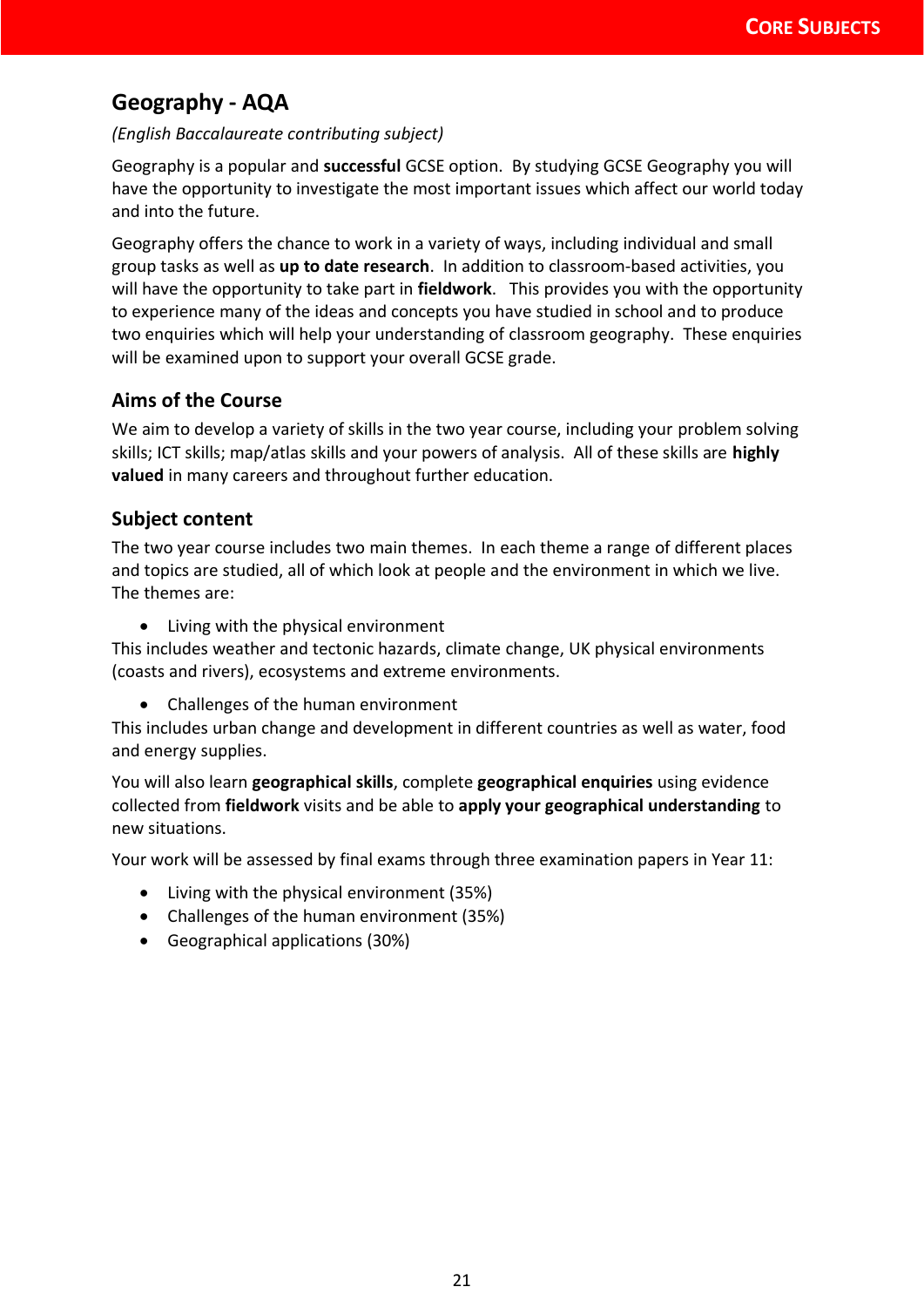| This subject would suit students who                                                                                                                                                                                                                                                                                                                                                                                                                                                                                | This subject might not be right for<br>students who                                                                                                                                                                                                                                                                       |  |
|---------------------------------------------------------------------------------------------------------------------------------------------------------------------------------------------------------------------------------------------------------------------------------------------------------------------------------------------------------------------------------------------------------------------------------------------------------------------------------------------------------------------|---------------------------------------------------------------------------------------------------------------------------------------------------------------------------------------------------------------------------------------------------------------------------------------------------------------------------|--|
| have a genuine interest in the world<br>$\bullet$<br>around them<br>have a questioning mind<br>$\bullet$<br>enjoy collecting and using information<br>$\bullet$<br>are prepared to 'have a go' even if they<br>$\bullet$<br>might be wrong<br>have the ability to explain their ideas and<br>$\bullet$<br>extend their written work<br>are keen to take part in fieldwork<br>$\bullet$<br>are interested in current global issues<br>$\bullet$<br>are inquisitive<br>$\bullet$<br>enjoy KS3 Geography!<br>$\bullet$ | don't enjoy KS3 Geography<br>rely on others<br>٠<br>have no interest in the world<br>around them<br>don't ask 'why?'<br>$\bullet$<br>expect to be given information<br>don't like writing and explaining<br>ideas<br>can't work collaboratively<br>$\bullet$<br>have no interest in current<br>$\bullet$<br>global issues |  |

Consider the information in the following table to see if GEOGRAPHY is right for you:

#### **Further Education/Career Opportunities**

The GCSE Geography course provides you with the opportunity to develop your skills and knowledge to give you the best possible choices in the ever-changing world of work and further education.

Geography is seen as a facilitating subject, as it provides students with a high level of study but encompasses a wide range of knowledge and skills which will be helpful in a range of university courses and careers. Geography is widely seen by employers and colleges as a good all-round subject with real benefits for all students.

#### **The world is your oyster!**

Any questions? See **MISS H SWIFT**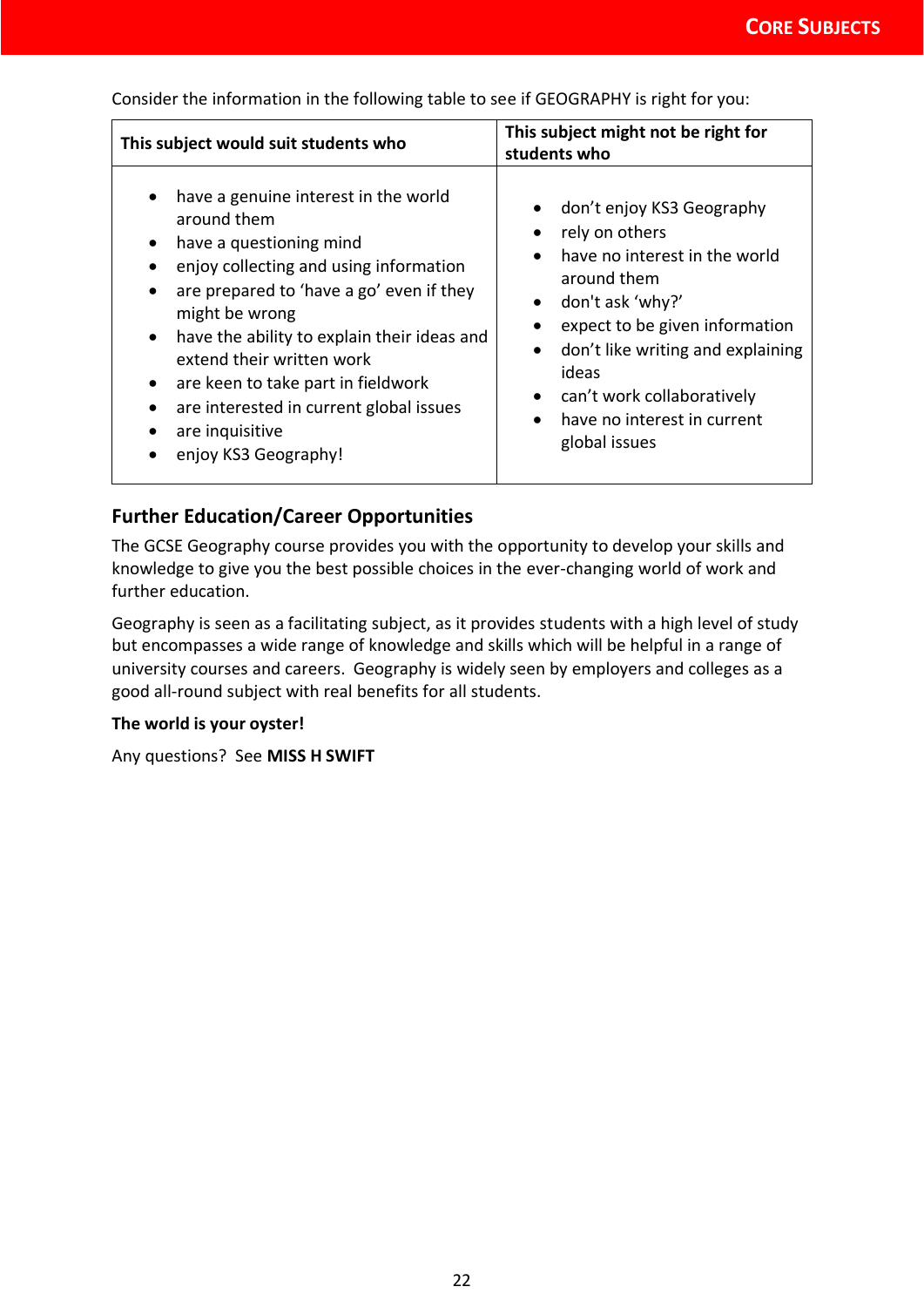# <span id="page-23-0"></span>**History - AQA**

#### *(English Baccalaureate contributing subject)*

You will follow the AQA GCSE History Course, which will provide you with a varied experience of history through interesting topics from the medieval period up to and including the  $20<sup>th</sup>$  century.

You will be expected to read widely, write fluently, meet deadlines, make an active and positive contribution in lessons and above all, work hard!

## **What will I learn?**

The course consists of four modules:

| 1. Modern world period study  | Germany, 1890 - 1945: Democracy and - Dictatorship |
|-------------------------------|----------------------------------------------------|
| 2. Wider world depth study    | Conflict and tension between East and West, 1945-  |
| 1972                          |                                                    |
| 3. Thematic study present day | Britain: Health and the People: c.1000 -           |
| 4. British depth study        | Norman England 1066 - c.1100, also to include a    |
|                               | historical environment study                       |

#### **How am I assessed?**

All assessments will come in the form of examinations done at the end of year 11.

Each paper contributes 50% to the final grade.

- Paper One: Germany 1890-1945 and Conflict and Tension 1945-1972
- Paper Two: Britain Health and the People and Norman England 1066 c.1100

#### **What skills will I develop?**

A GCSE in History will also help you to develop key skills valued by employers and universities. These include becoming an independent thinker, being capable of investigation and researching information, using evidence effectively by being selective and how to evaluate evidence in order to reach a conclusion. You will also learn the arts of oral debate, expressing a convincing argument and problem solving, as well as gaining (perhaps the greatest asset of all) a deeper understanding and insight into people and the world around us.

All of these skills are useful in job areas such as Law, Journalism, Market Research, Media, Teaching, Archaeology, Conservation, Architecture, the Civil Service, Economics, the Police, Publishing and Social Work.

GCSE History would suit students who:

- Have a passion for learning about the past.
- Enjoy exploring and explaining historical issues in detail.
- Are able to process and learn a range of facts.
- Have a keen interest in how the past has shaped the world we live in today.
- Can debate issues and reach a judgement without being blind to other opinions.
- <span id="page-23-1"></span>• Can express their ideas through their written work and communicate these clearly.

#### Any questions? See **MR C LENTON**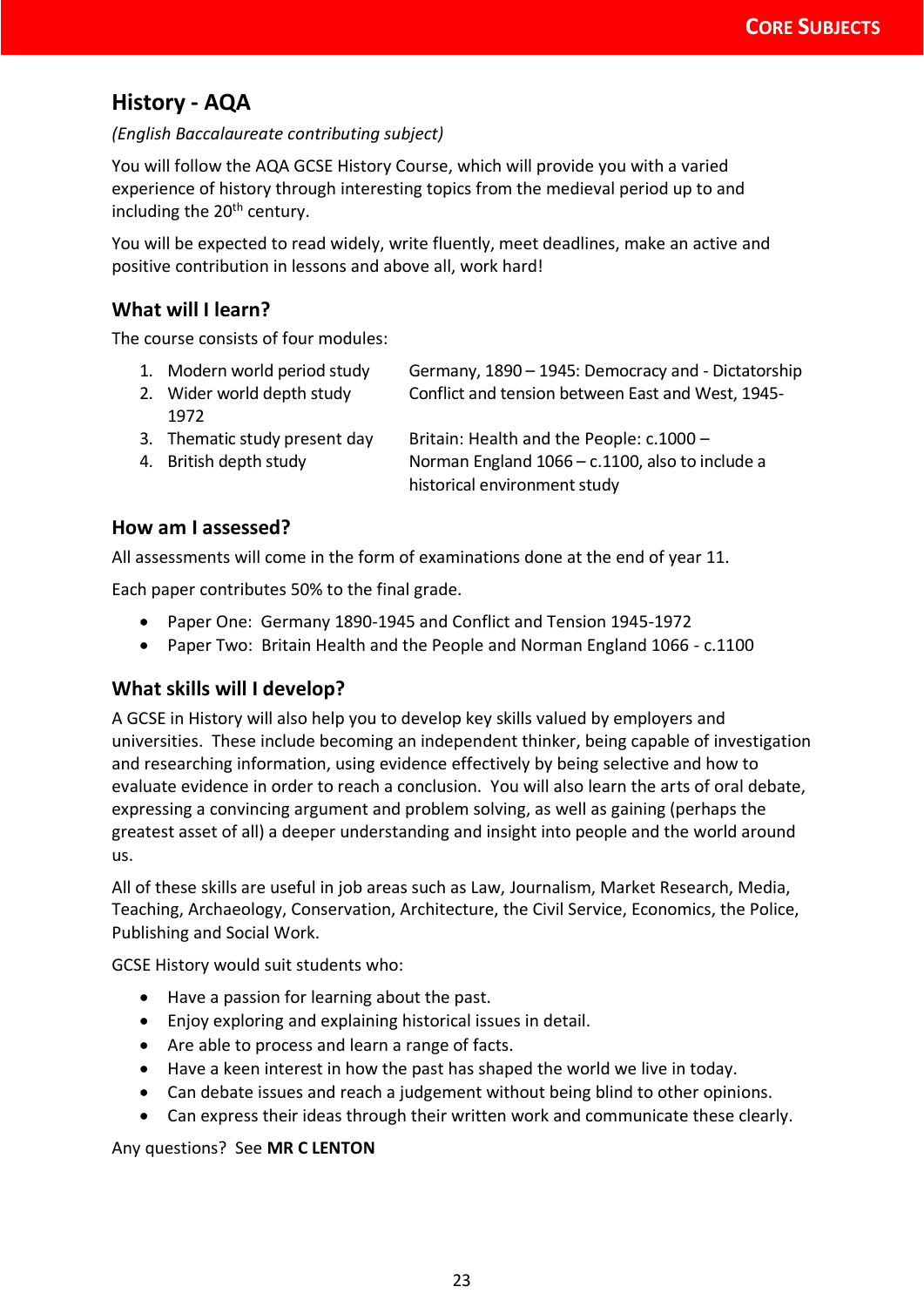# <span id="page-24-0"></span>**Computer Science - OCR**

Computer Science has real relevance in our world and many students are interested and active computer programmers at home, or they may be keen on 'fixing' computers for family and friends. This course is aimed at extending, broadening and formalising their knowledge, giving them an understanding of how computer technology works as well as what goes on inside a computer.

## **Who's it for?**

The GCSE in Computer Science option is for people who are very interested in Computers and Computer Programming. All our students have had the chance to do programming at school with Python, so they will know whether or not they enjoy it.

It is VERY important to think about how good they are at maths. If they are in set one or two, they should enjoy the course and the mathematical and logical challenges it contains. If they are below maths set two then they will find the maths and the theory quite challenging, which in turn could make them unhappy with their progress and struggle to enjoy the subject.

*In addition, students are not allowed a calculator in the exams*. One activity to help with decision making would be to ask if they can easily convert numbers to binary and then add up in binary. If these activities are ones they can't do or don't enjoy, then they should think very hard about whether Computer Science is for them. At GCSE, students have to be able to add, multiply and divide in binary, as well as be familiar with other number bases.

# **What you study in Computer Science**

This is a full GCSE course offered via the OCR examination board (specification J277). The course consists of 2 units:

## 01: Computing Systems

Studying the following topics: Systems Architecture, Memory and Storage, Networks, Network Security, Operating Systems, Ethical/legal/cultural/environmental impacts.

- It is assessed through a *written paper* lasting 1½ hrs and worth 50% of the qualification.
- You have to answer all the questions which are a mixture of multiple choice, short response and extended response questions.

## 02: Computational Thinking, Algorithms and Programming

Studying the following topics: Algorithms, Programming Fundamentals, Producing Robust Programs, Boolean Logic, Programming languages and the IDE

- This is assessed with a *written paper* lasting 1½ hours and worth 50% of the qualification
- You have to answer all the questions. There are two sections:
	- □ Section A is short response and extended response questions on the theory aspects of programming and producing machine code (50/80 marks)
	- Section B will test the skills of reading/writing/refining algorithms (30/80 marks)

Practical programming skills are emphasized during the course; students have to have a complete a significant amount of time on programming tasks. The time given has to be recorded and reported back to the exam board.

The course requires a high standard of technical writing in both of the examinations: good skills in reading and writing will make a positive difference.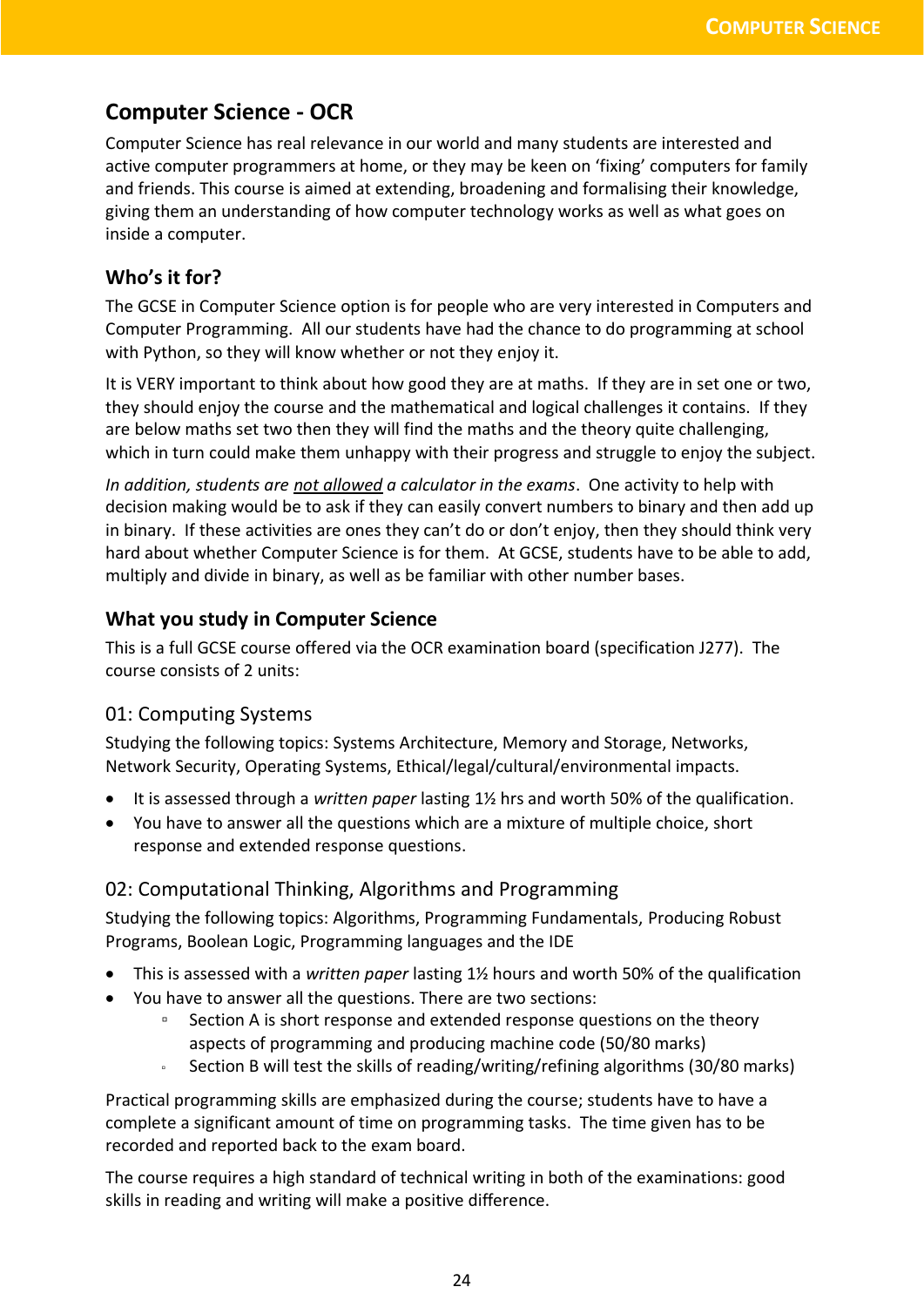## **Summary of Assessments**

| Component | How it is assessed                                                                                        | Length                |
|-----------|-----------------------------------------------------------------------------------------------------------|-----------------------|
| 01        | Written paper - Non-calculator<br>$\bullet$<br>80 marks<br>$\bullet$                                      | 1 <sup>/2</sup> hours |
|           |                                                                                                           |                       |
| 02        | Written paper - Non-calculator<br>$\bullet$                                                               | 1 <sup>/2</sup> hours |
|           | Two sections:                                                                                             |                       |
|           | Section A is short response and extended response<br>$\bullet$<br>questions (50/80 marks)                 |                       |
|           | Section B will be testing the skills of<br>$\bullet$<br>reading/writing/refining algorithms (30/80 marks) |                       |

## **Further Education/Career Opportunities**

This course is an excellent preparation for future study or work in areas relying on logic or critical thinking, especially where they are applied to technical problems eg Engineering, Finance, Management, Science, Medicine and IT. Computer Science is increasingly important and has great career opportunities due to high demand for professionals who are qualified.

In the Sixth Form at Heart of England we offer A Level Computer Science. This GCSE is a good preparation for that A Level, as well as a foundation for many other subjects. After school there are many careers to consider, including Computing/Computer Science, Forensic Computer Science, Cyber Security, Machine Learning, Penetration Testing, Web Development, Computer Games Design and E-Sports, all of which require logical thinkers and the skills developed from this course.

Apprenticeship-degree opportunities for students with an interest in working in the IT industry are increasing. GCSE (and A Level) Computer Science is an asset to many organisations.

| This subject would suit students who |                                            | This subject might not be right for students who |                                                     |  |
|--------------------------------------|--------------------------------------------|--------------------------------------------------|-----------------------------------------------------|--|
|                                      | Enjoy and are good at mathematics          | $\bullet$                                        | Are below set 2 in maths (there is a lot of maths   |  |
|                                      | Enjoy science                              |                                                  | and logic in it)                                    |  |
|                                      | Enjoy foreign languages, or music (reading | $\bullet$                                        | Cannot work in binary                               |  |
|                                      | music is good training in de-coding)       |                                                  | Struggle with Science (especially physics)          |  |
|                                      | Like solving problems - and are prepared   | $\bullet$                                        | Want to know the answer rather than find out for    |  |
|                                      | to persist until the problem is solved     |                                                  | themselves                                          |  |
|                                      | Write programs already                     |                                                  | Hate computers                                      |  |
|                                      | Like finding out things about technology   | $\bullet$                                        | Get stuck and give up                               |  |
|                                      | Have good skills at research and writing   | ٠                                                | Can't sit still and work at a problem               |  |
|                                      | Are ambitious                              |                                                  | Cannot look at an abstract and turn it into reality |  |
|                                      |                                            |                                                  |                                                     |  |

Any questions? See **MRS N SHARPE**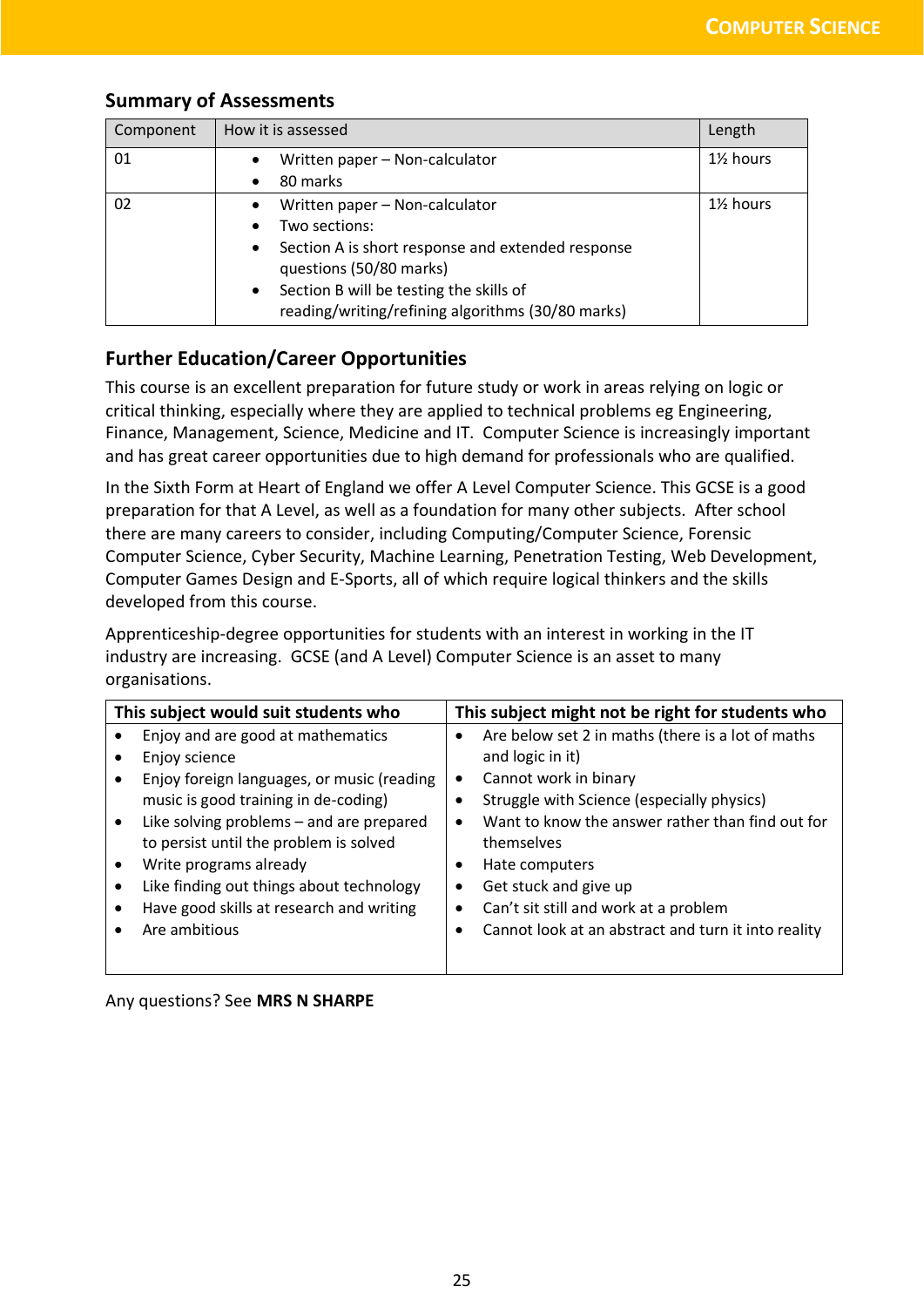# **Food Preparation and Nutrition - AQA**

#### **Aims**

This new GCSE will equip you with the knowledge, understanding and skills that you will need to cook. It will give you the ability to apply the principles of food science, nutrition and healthy eating. Students will also develop vital life skills, so that you can feed yourselves and others affordably and nutritiously.

#### **This is a practical course requiring ingredients to be purchased and brought into school on a regular basis.**

#### **Subject content**

Seven units are explored and investigated throughout this course:

- 1. Food preparation skill A group of 12 skills will be taught throughout the specification using practical activities to support pupils' learning.
- 2. Food, Nutrition and Health Exploring the function and role of nutrients and the relationship between diet and health.
- 3. Food science Exploring the scientific side of ingredients and cooking, spending time understanding the functional and chemical properties of food.
- 4. Food safety Exploring the need for good hygiene practices to prevent food poisoning.
- 5. Food choice Consumers choose foods and diets for a variety of different reasons. Some of these will be investigated and applied to the practical aspect of this course.
- 6. Food provenance Environmental impact and sustainability of foods will be explored.
- 7. Food preparation and cooking techniques This will be assessed through the non-exam assessment (NEA) element of the specification.

#### **Written exam**

A written exam will assess the theory aspect of this course: 1hr 45mins, 100 marks, 50% of GCSE

#### **Non-Examined Assessment (NEA)**

Task 1: Food Investigation - 30 marks, 15% of GCSE

Task 2: Food Preparation Assessment (to include a 3 hr practical assessment of the final products) - 70 Marks, 35% of GCSE

| This subject would suit students who: |                                                                                                                                                                                                                                                                                                                                                                | This subject might not be right for<br>students who                                                                                                                                                          |  |
|---------------------------------------|----------------------------------------------------------------------------------------------------------------------------------------------------------------------------------------------------------------------------------------------------------------------------------------------------------------------------------------------------------------|--------------------------------------------------------------------------------------------------------------------------------------------------------------------------------------------------------------|--|
|                                       | Want to learn about nutrition and a healthy balanced diet<br>love to cook and make new products, and enjoy eating and<br>trying food they have made<br>Are creative and practical and enjoy learning about what they<br>are doing/making<br>Are organised and able to plan their own time or want to<br>learn how to do this<br>Want to work as part of a team | Do not want to learn to cook<br>Do not like trying their own handy<br>work<br>Are practical, but not interested in<br>the why and how of what they are<br>making<br>Are not team players<br>Are disorganised |  |
|                                       | Prefer course work to exams                                                                                                                                                                                                                                                                                                                                    |                                                                                                                                                                                                              |  |

This subject recognises qualities which could lead to a food-based career or be useful for life. The nutritional aspect of this subject would support any medical or sports-based career. A career in Food Science would also be supported by this qualification.

#### Any questions? See **MRS R BRISCOE**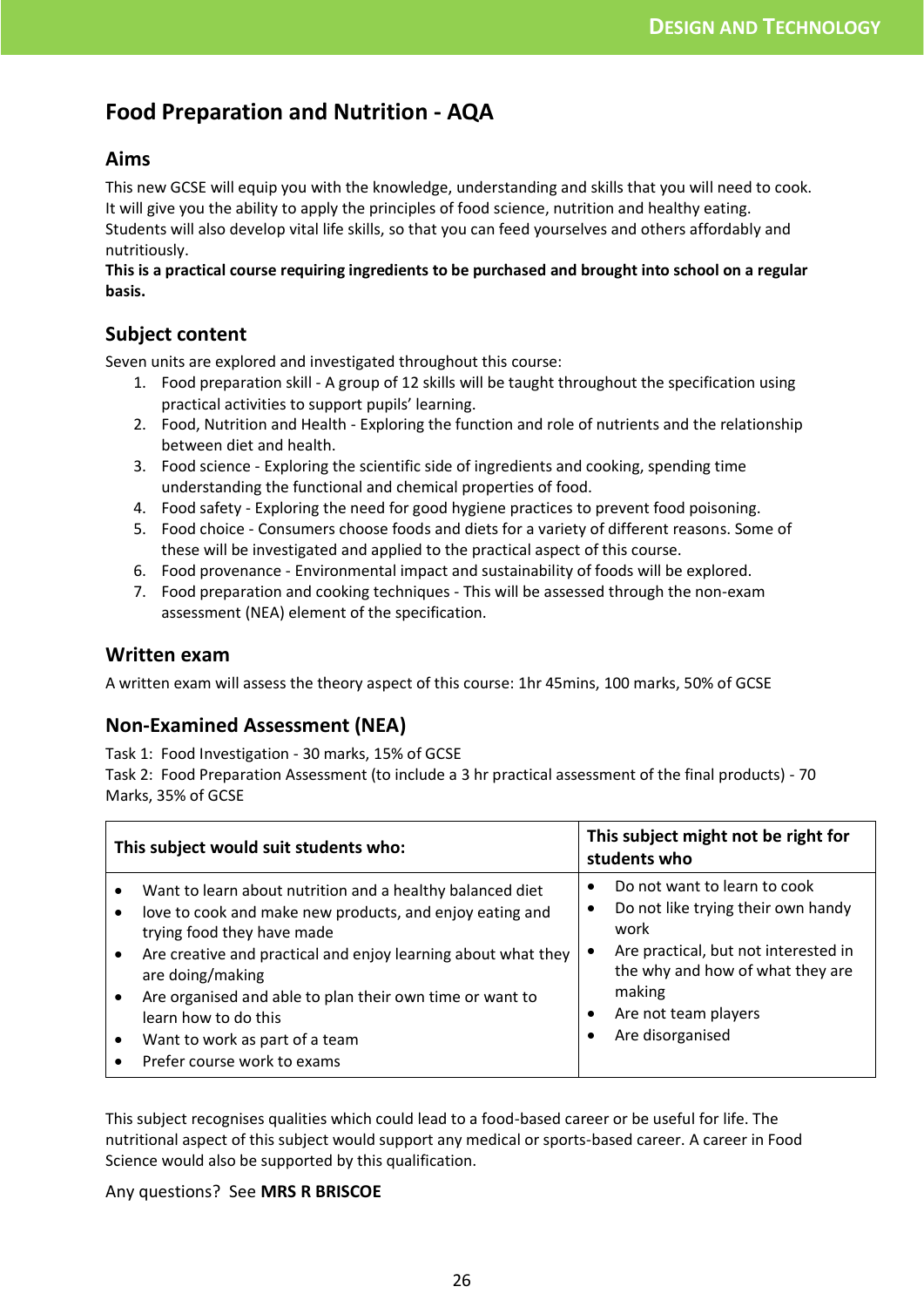# <span id="page-27-0"></span>**BTEC Design - Edexcel**

Are you a creative person? Do you want to work in the creative industries? Are you interested in how to present your work to others? Do you enjoy working with a variety of materials to produce 3D outcomes? If yes, then BTEC Design might just be the course for you!

#### **Overview:**

This course allows you to understand how the world of Design works and what it takes to be successful in the field. Through a variety of practical tasks you will learn how artists and designers work; develop and improve your practical making skills, and produce your own portfolio to show the creative journey you have taken through KS4.

This course is made up of four different units; you will study two in Year 10 and two in Year 11.

## **Year 10**

The first unit in Year 10 is **Introduction to Specialist Pathways in Art and Design**. During this unit you will be set a number of briefs that will allow you to develop your practical skills. You will make products, models and pieces of art using a wide variety of materials and processes. These products will allow you to understand the process that artists and designers follow in order to develop creative and unique pieces.

The second unit in Year 10 is **Communicating Ideas in 3D**. This unit will allow you to develop your 3D practical skills further and show your understanding of the different methods that artists and designers use to communicate their ideas to others.

#### **Year 11**

The first unit in Year 11 is the **Creative Project in Art and Design**, which is externally set by the exam board. You will have time in lessons to fully prepare for this, then a 10 hour exam to produce your final piece. This unit is to show that you can produce an outcome to a set brief under timed conditions. You will use the skills and knowledge learnt in Year 10 to help you do this.

The last unit you will study is **Developing an Art and Design Portfolio**. You will learn how to select and pick pieces of your work that showcase your journey through the course and highlight your skills and best pieces of work. You will produce a website and a written portfolio that you can use to help you enter the creative industries.

| This subject would suit students who   | This subject might not be right for students who |  |
|----------------------------------------|--------------------------------------------------|--|
| Enjoy making 3D products               | Prefer doing lots of drawing and 2D work         |  |
| $\bullet$                              | $\bullet$                                        |  |
| Can complete research and course       | Do not have the desire to come in at             |  |
| $\bullet$                              | $\bullet$                                        |  |
| work at home                           | dinnertimes or do work after school              |  |
| Enjoy using different materials and    | Have no interest in making things                |  |
| $\bullet$                              | $\bullet$                                        |  |
| processes                              | Are not creative                                 |  |
| Are interested in the world of Art and | $\bullet$                                        |  |
| $\bullet$                              | Have no interest in the world of Art and         |  |
| Design                                 | $\bullet$                                        |  |
| Are creative                           | Design                                           |  |

Any questions? See **MISS A MIDDLEMAS or MISS L CARROLL**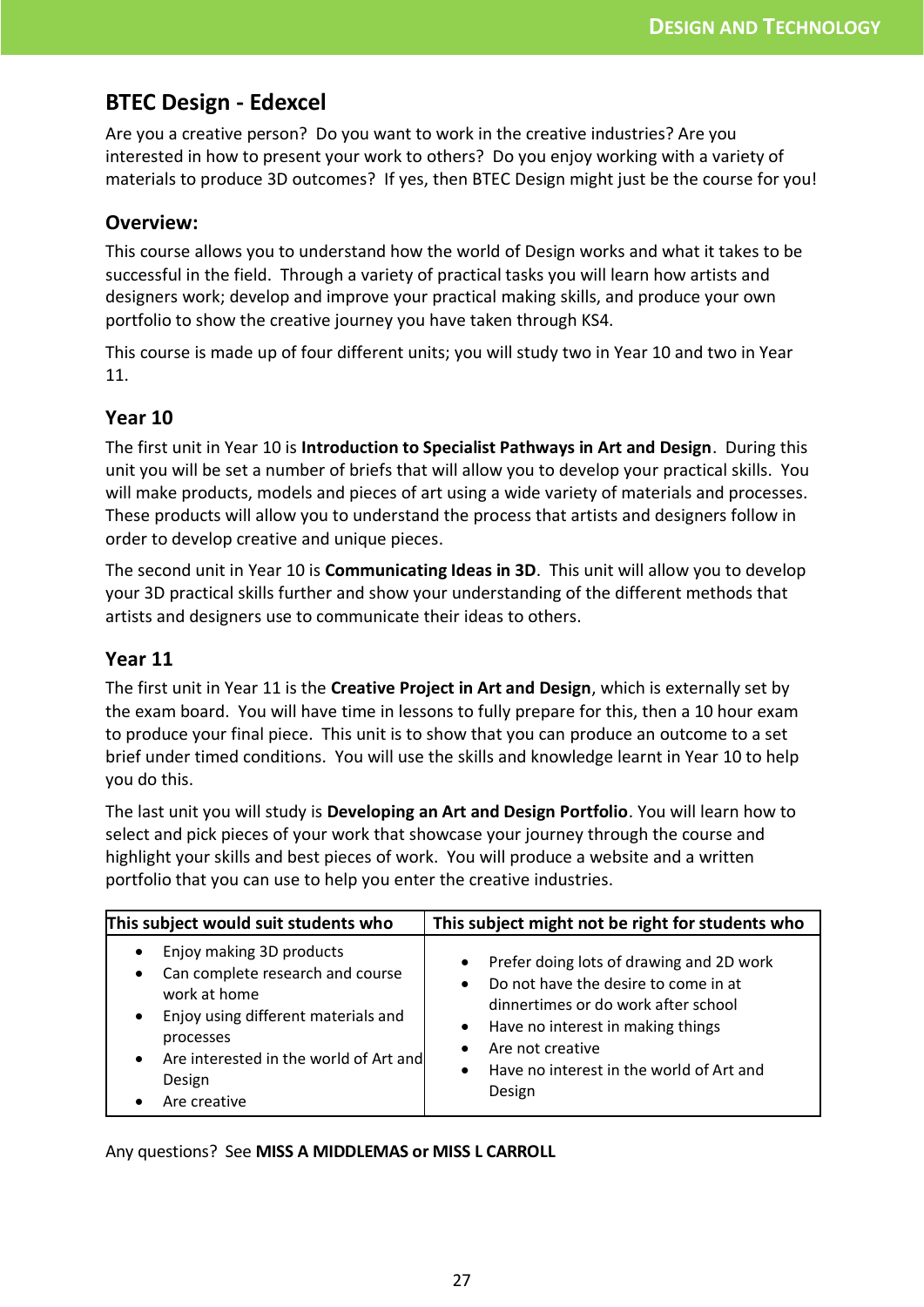# <span id="page-28-0"></span>**Product Design - AQA**

Do you enjoy designing and making? Do you like solving problems? Are you an innovative and imaginative person? If you can answer yes to these questions, then GCSE Product Design is the course for you!

#### **Overview**

This course allows you to design and make a wide variety of different products that fulfil a real need. You will use a range of materials that allow you to make realistic, usable products. You will be taught theory to help enhance your practical skills and to develop your knowledge of Design and Technology.

#### **Year 10**

Throughout Year 10 you will be asked to complete a variety of design and make tasks. You will be set various briefs and then be expected to carry out meaningful research before designing and making a number of good quality products. You will work in wood, metal, plastic, card and paper, and will use CAD/CAM and a wide range of tools and equipment. You will also have theory lessons where you will look at topics such as materials and their working properties, modern and smart materials, new and emerging technologies, as well as different approaches to designing successful products.

## **Year 11**

During this year you will be concentrating on completing the non-exam assessment part of the course, as well as getting ready for the final exam in the summer.

**Non-exam assessment** - worth 50% of your final grade. You will be given a design brief from the exam board and will be expected to produce a design folio and a piece of practical work. The design folio will consist of investigating, designing, making, analysing and evaluating. The practical work can be made from wood, metal, plastic or a combination of materials.

**Written exam** - worth 50% of your final grade. Taken at the end of Year 11, this will test your knowledge of the theory side of the course. The exam is a mixture of multiple choice, short answer questions and extended response questions.

| This subject would suit students who                                                                                                                                                                                                                                                            | This subject might not be right for<br>students who                                                                                                                                                                                               |  |
|-------------------------------------------------------------------------------------------------------------------------------------------------------------------------------------------------------------------------------------------------------------------------------------------------|---------------------------------------------------------------------------------------------------------------------------------------------------------------------------------------------------------------------------------------------------|--|
| Enjoy making and want to develop their<br>$\bullet$<br>practical skills<br>Have ideas, are creative and are interested<br>$\bullet$<br>in how products are developed<br>Enjoy sketching, designing and making<br>٠<br>useful products<br>Are analytical, critical and hardworking.<br>$\bullet$ | Have no interest in the world of design<br>$\bullet$<br>Do not like making and designing<br>Are not independent learners<br>Find it hard to research and evaluate<br>different points of view.<br>Just want to make  there is a lot of<br>theory! |  |

Any questions? See **MRS D VAUGHAN or MISS A MIDDLEMAS**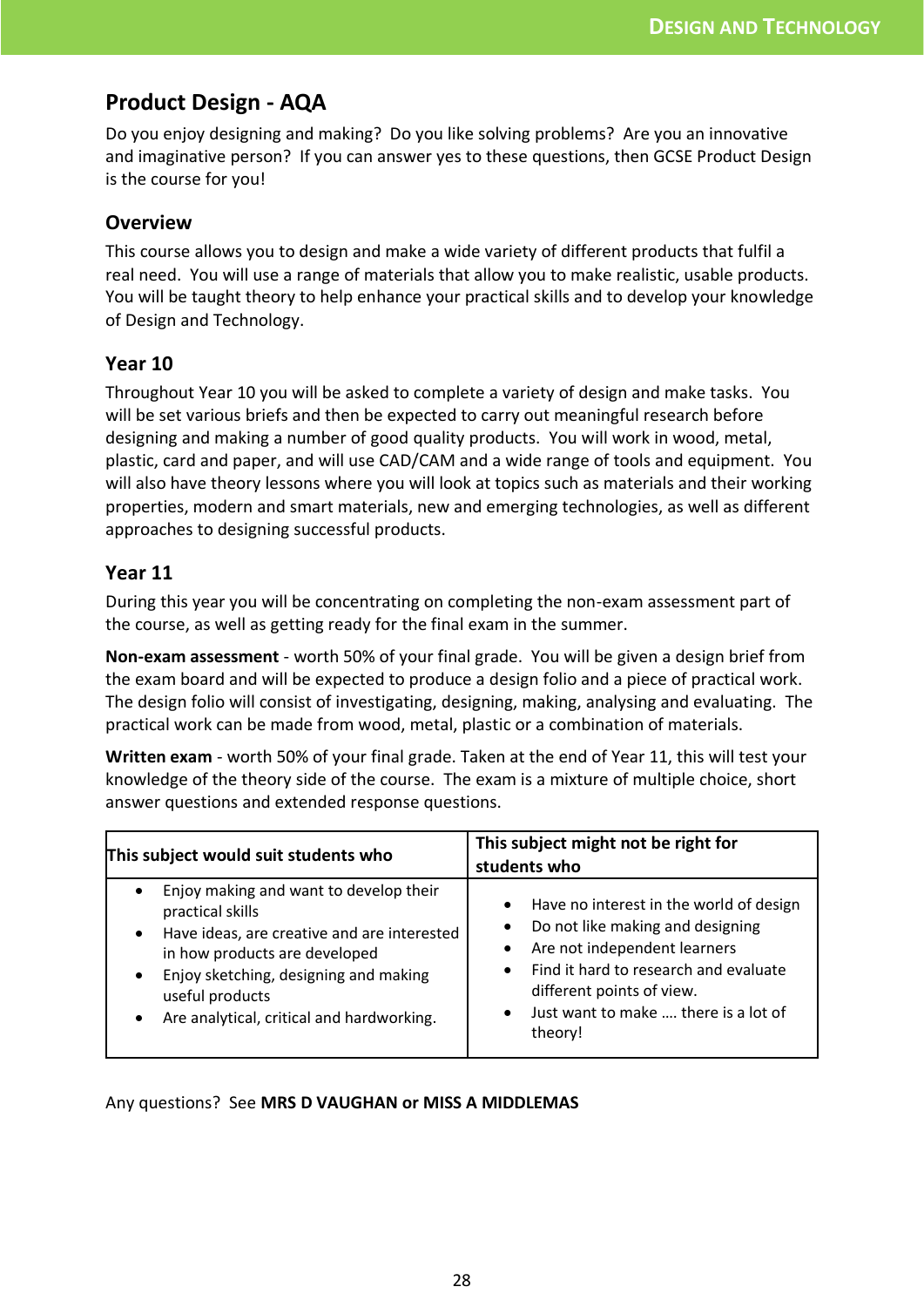# <span id="page-29-0"></span>**Health and Social Care**

The OCR Cambridge National in Health and Social Care is an ideal qualification for those students who want a broad background in health and social care. It is designed to enable candidates to progress to further education, training or employment. It provides a suitable basis for further study in this subject or for related courses, which could include Diplomas, Technical Awards, BTECs, A Levels or Modern Apprenticeships.

Examples of employment to which a student with a Health and Social Care qualification might progress include; adult or children's nursing, midwifery, occupational therapy, preschool teaching, youth work, social work and physiotherapy.

The OCR qualification will also help students to develop their learning of skills that can be applied in other life and work situations, such as:

- Communicating effectively with individuals or groups
- Researching topic areas and recording research sources
- Planning creative activities
- Creating, presenting/delivering information to a group or an individual

The certificate consists of 3 units of study. The two compulsory units set by OCR are:

## **Principles of care in health and social care settings (written exam, worth 40%).**

This unit is assessed by an exam. In this unit students will learn about key topics that are important when caring for and protecting people in health and social care. Topics include:

- 1. The rights of service users in health and social care settings
- 2. Person-centred values of care
- 3. Effective communication in health and social care
- 4. Protecting service users and service providers in health and social care settings

#### **Supporting individuals through life events (internally assessed, worth 30%)**

This unit is assessed by a 'Set Assignment'. In this unit students will learn about growth and development through the life stages. Students will also learn how to understand the needs of individuals who have been affected by life events and how to recommend support to meet their needs. Topics include:

- 1. Life stages
- 2. Impacts of life events
- 3. Sources of support

Students will also study a further 1 unit **(internally assessed coursework, worth 30%)**. This could include: Creative and therapeutic activities or Health promotion campaigns.

| This subject would suit students who                                                                                                                                                                                                                                                         | This subject might not be<br>right for students who                                                                      |  |
|----------------------------------------------------------------------------------------------------------------------------------------------------------------------------------------------------------------------------------------------------------------------------------------------|--------------------------------------------------------------------------------------------------------------------------|--|
| Enjoy coursework, not just exams. Coursework is worth 60% of<br>the overall mark so students must enjoy this element of the<br>course<br>Are interested in how people develop and change during their life<br>$\bullet$<br>Want to pursue a career as a health and social care professionals | Do not like extended<br>writing<br>Find it difficult to organise<br>themselves<br>Who want to focus only<br>on childcare |  |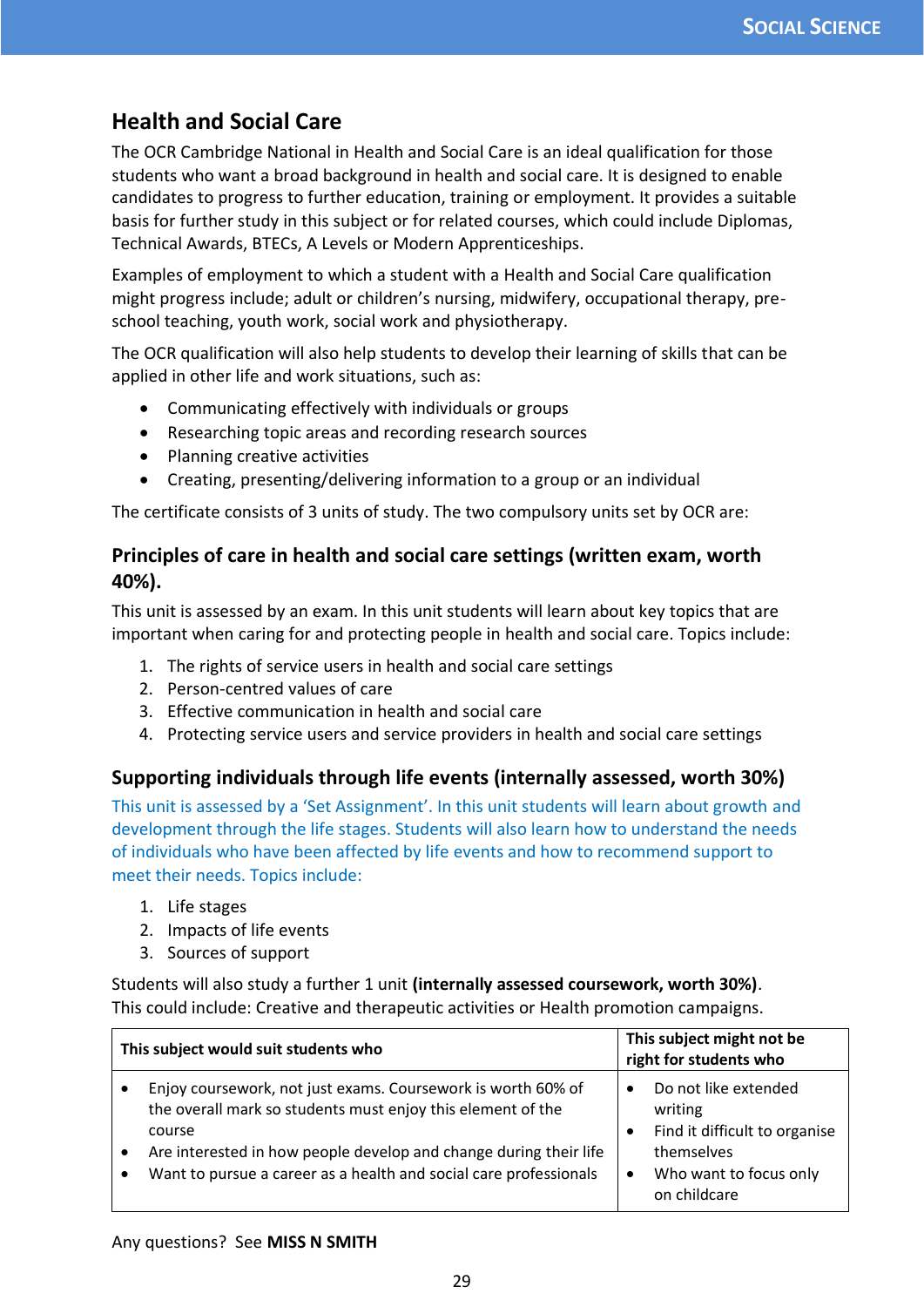# <span id="page-30-0"></span>**Art and Design: Fine Art**

The aim of this challenging and successful GCSE course is to develop the skills of individual students towards becoming independent artists and designers. We aim to help you gain the confidence and skills necessary to work creatively in lively and exciting ways.

You will be given the opportunity to develop a range of skills so that you can thoroughly explore your creative ideas using a wide range of materials and techniques.

There are two units in this course:

- Art and Design Portfolio 60%
- Art and Design Externally Set Task 40%

#### **Portfolio**

The Portfolio is 60% of the final mark and during the course of this unit you will have the opportunity to cover: drawing and painting, printmaking, mixed media, experimental imagery, digital imaging, fabric work and photography. The first projects will be teacher led but increasingly you will explore your own ideas as the course progresses.

#### **Set Task**

In the January of Year 11 you will be given a list of starting points for your final project. You then spend 3-4 months independently creating a project responding to one of these starting points. There will be a ten hour, two day examination at the end of the course. During the two days you will complete a final piece of art work which summarises and concludes your project.

| This subject would suit students who  | This subject might not be right for students who |  |
|---------------------------------------|--------------------------------------------------|--|
| Can work independently                | Struggle to explore creative ideas               |  |
| Engage in creative activities at home | Don't create artwork in their spare time         |  |
| Enjoy looking at artwork              | Don't enjoy artistic experiences                 |  |
| Feel confident about their art skills | Struggle to produce skilful artwork              |  |

The skills developed in Art and Design are valuable in many ways. Colleges, universities and employers will value the creativity, high level thinking skills and problem-solving abilities that you will acquire as you progress through GCSE Art and Design.

**The UK has an excellent worldwide reputation for its creative industries and Art makes a huge contribution to our economy.** Possible career paths might include Architecture, Graphic Design, Photography, Jewellery Design, Marketing, Advertising, Illustration, Games Design, Fashion and Textiles and Industrial Design.

Any questions? See **MISS R DEAKIN**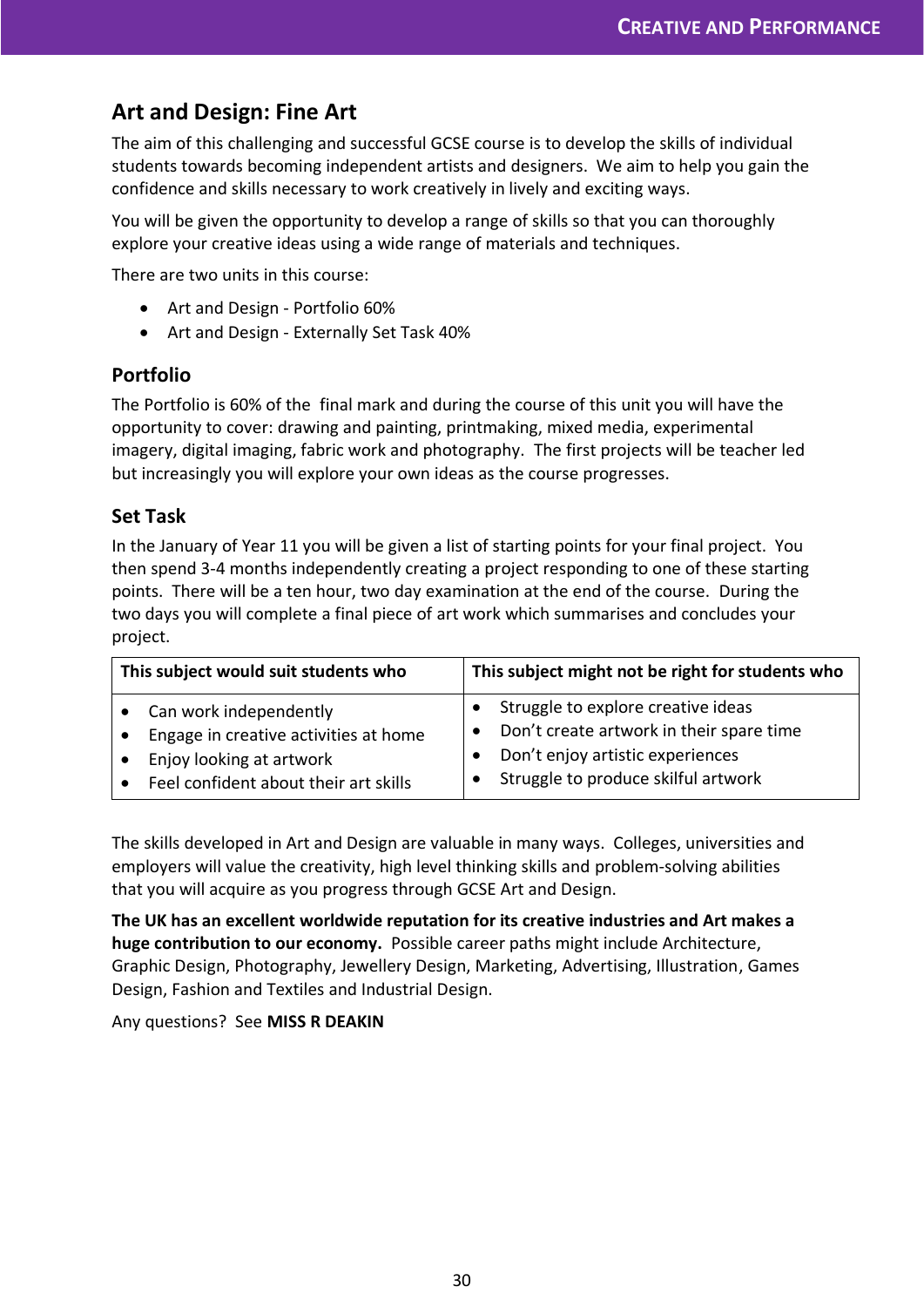# <span id="page-31-0"></span>**Art and Design: Photography**

The aim of this GCSE Art course is to provide you with the opportunity to demonstrate your ability to explore and create exciting artwork through a series of photographic assignments.

You will learn how to express yourself creatively using traditional and new media to produce outcomes such as documentary work, photojournalism, experimental imagery, photomontage, digital images, animation and video.

There are two units in this course:

- Art and Design Portfolio 60%
- Art and Design Set Task 40%

#### **Portfolio**

The Portfolio is 60% of the final mark and during the course of this unit you will have the opportunity to cover: darkroom skills, using cameras, exposure and lighting techniques and digital manipulation of images using Photoshop. You will learn about genres such as documentary, landscape and portrait photography and hopefully you will develop your own unique photographic style. The first assignments will be teacher led but increasingly you will explore your own ideas as the course progresses.

#### **Set Task**

In the January of Year 11 you will be given a list of starting points for your final project. You then spend 3-4 months independently creating a project responding to one of these starting points. There will be a ten hour, two day examination at the end of the course. During the two days you will complete a final piece of art work which summarises and concludes your project.

| This subject would suit students who                                                                                                                                                                                 | This subject might not be right for<br>students who                                                                                                                                                   |  |
|----------------------------------------------------------------------------------------------------------------------------------------------------------------------------------------------------------------------|-------------------------------------------------------------------------------------------------------------------------------------------------------------------------------------------------------|--|
| Can work independently and take risks<br>$\bullet$<br>Love taking photographs<br>Engage in creative activities at home<br>Enjoy looking at artwork<br>Feel confident about their photographic<br>$\bullet$<br>skills | Are reluctant to explore creative ideas<br>$\bullet$<br>Don't create artwork in their spare time<br>Don't enjoy artistic experiences<br>Don't feel confident about their photo<br>$\bullet$<br>skills |  |

The skills developed in Photography are valuable in many ways. Colleges, universities and employers will value the confidence, creativity, technical skills and problem-solving abilities that you will acquire as you progress through this course.

#### Any questions? See **MISS R DEAKIN**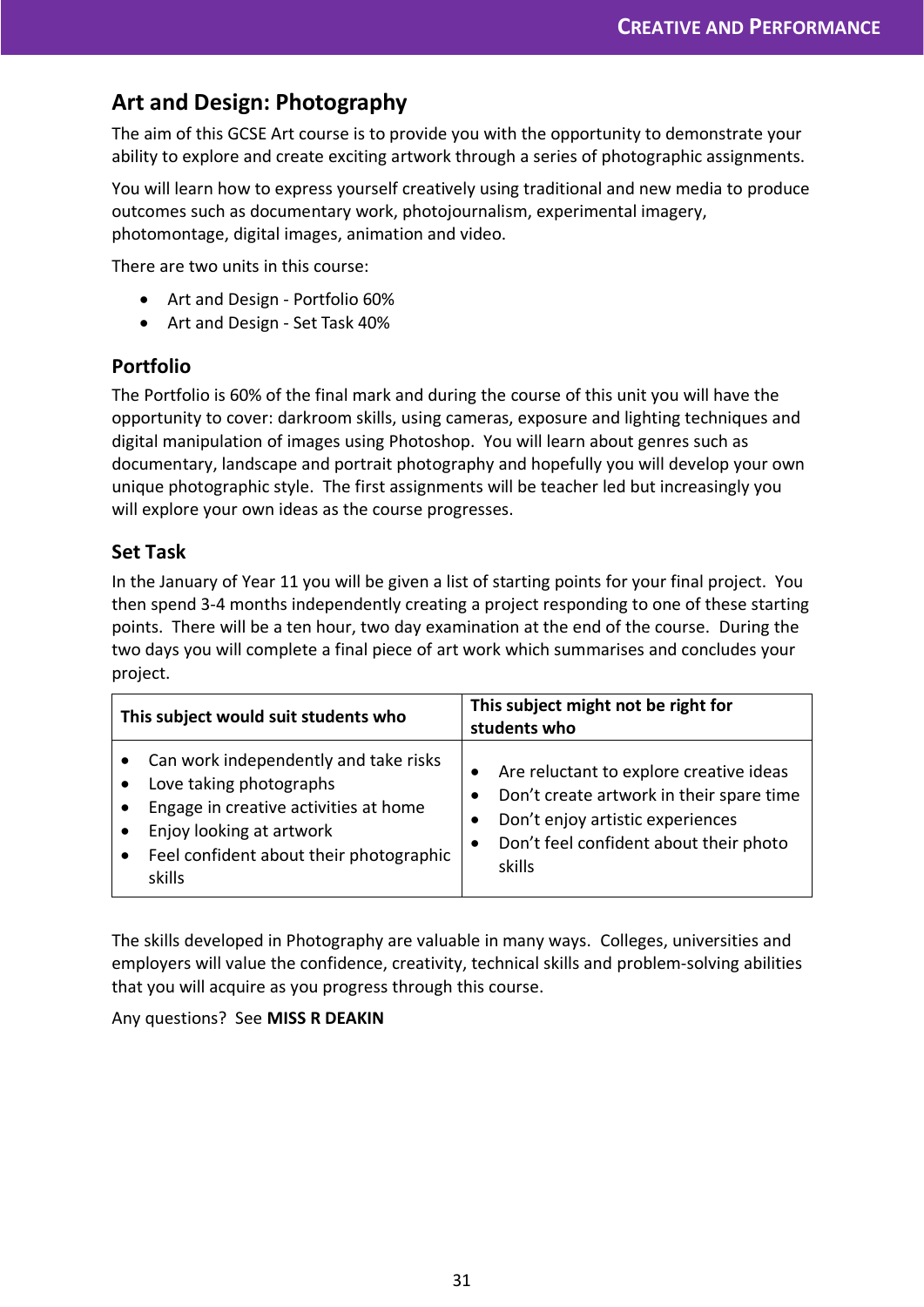## <span id="page-32-0"></span>**Drama - OCR**

*"GCSE Drama is helping me develop my communication and team work skills. I want to be involved in performance when I'm older but these skills will help with any career."* Zoe, Former Drama Student

#### **What will I learn?**

Unit 1 (30%): You will use Drama techniques to explore different stimulus materials. You will then use what you know to devise and perform your own piece. You will also evidence your ideas in a portfolio. You could choose to be a designer instead of performer in this unit.

Unit 2 (30%): You will perform two extracts from a play. You will also produce a short document about your intentions. You could choose to be a designer instead of performer in this unit.

Unit 3 (40%): You will study a play and see a live performance. You will answer questions on these in a written exam.

#### **How will I be assessed?**

For Unit 1 you are assessed by your teacher and Unit 2 you are assessed by an examiner. You will be assessed on a performance or designs of your own devised work for Unit 1 and part of a play for Unit 2. You will need to show your knowledge of drama conventions and characterisation. Your coursework has a focus on your evaluation of what you have done and why you have done it.

Unit 3 (the exam) is assessed on your creative and evaluative skills.

#### **What skills will I develop?**

Drama is highly valued by employers because it teaches you skills that can apply to any job:

- communication
- presentation skills
- confidence to speak in front of groups of people
- working as a team
- working well under pressure
- meeting deadlines
- problem solving
- creativity

#### **Design Option:**

If you are interested in the design elements of Drama, rather than being on the stage, you can choose to follow the Design Option instead of Performance. Here you will still work creatively with a performance group, but you will design the costume, set, sound or lighting for the performance and be assessed on your creative ideas and the final designs being used in the final performance.

| This subject would suit students who |                                                              | This subject might not be right for students who                                      |  |  |
|--------------------------------------|--------------------------------------------------------------|---------------------------------------------------------------------------------------|--|--|
|                                      | Can work independently<br>Are creative                       | Find it hard to stay on task when working with<br>others                              |  |  |
|                                      | Can work with a range of people<br>Can focus in a group task | Find analysis and evaluation difficult<br>Are shy about performing in front of others |  |  |
|                                      |                                                              |                                                                                       |  |  |

#### Any questions? See **MR R TAYLOR**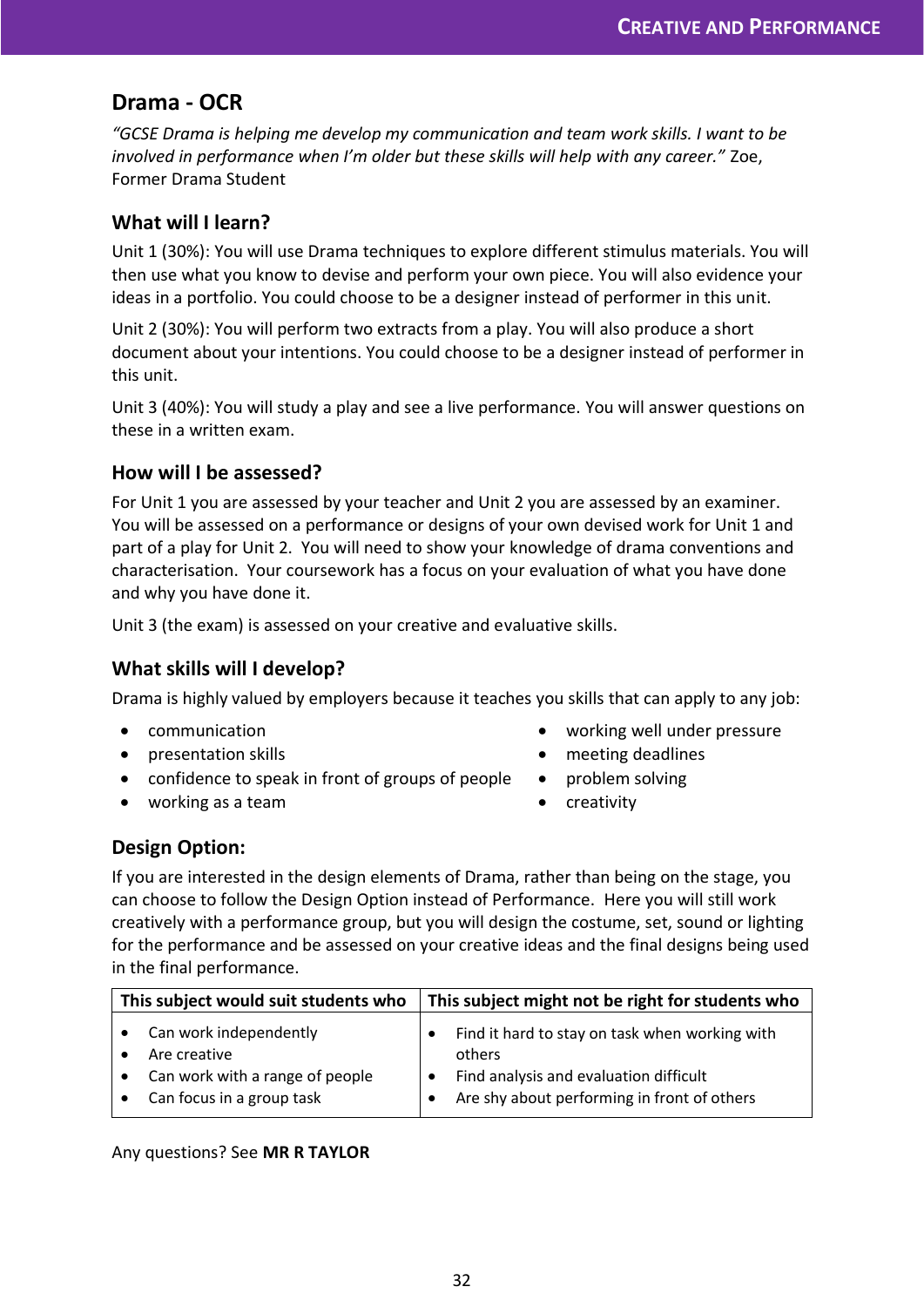# <span id="page-33-0"></span>**Music - OCR**

#### **What is the course about?**

The OCR GCSE in Music builds upon knowledge and skills acquired in Key Stage 3 music. Students study music through the combined disciplines of performing (30%), composing (30%), listening and evaluating (40%).

#### **What will I learn?**

To become a self-starter and develop emotional intelligence

- You will be required to think independently not just learn facts, you will need to be self-critical and required to act on this in a positive way.

To be stretched

Studying music is a challenge as you develop skills to pay attention to detail and to improve your own work.

To develop qualities sought by employers

GCSE Music helps you develop discipline, confidence and the ability to accept criticism, making you an ideal candidate for a job in the future.

#### **What will I have to do?**

60% of marks are for performing and composing:

4 minutes of performance on your instrument/voice/DJ-ing/Sequencing and 3 minutes of composition across two pieces of work. This is Non-examined assessment.

40% The Listening paper will encompass a wide range of Areas of Study featuring the best of British and greatest of global music. Externally assessed through an exam.

#### **What next?**

Steve Jobs said, '*my success was due to having hired artists and musicians fascinated by technology rather than computer geeks'*

A GCSE in Music opens many doors to a number of careers, not just those in music.

- Engineering (innovation and creativity)
- Law (communication skills)
- Management (self-motivation)

| This subject will suit students who:                                                                                      | This subject might not be right for<br>students who:                                                        |  |
|---------------------------------------------------------------------------------------------------------------------------|-------------------------------------------------------------------------------------------------------------|--|
| Are able to work independently<br>Are open to understanding multiple interpretations<br>Creative<br>Enjoy problem solving | Struggle to listen<br>Are not willing to create their own<br>$\bullet$<br>ideas<br>Do not like taking risks |  |

#### Any questions? See **MRS HENTON or MRS WINDEBANK**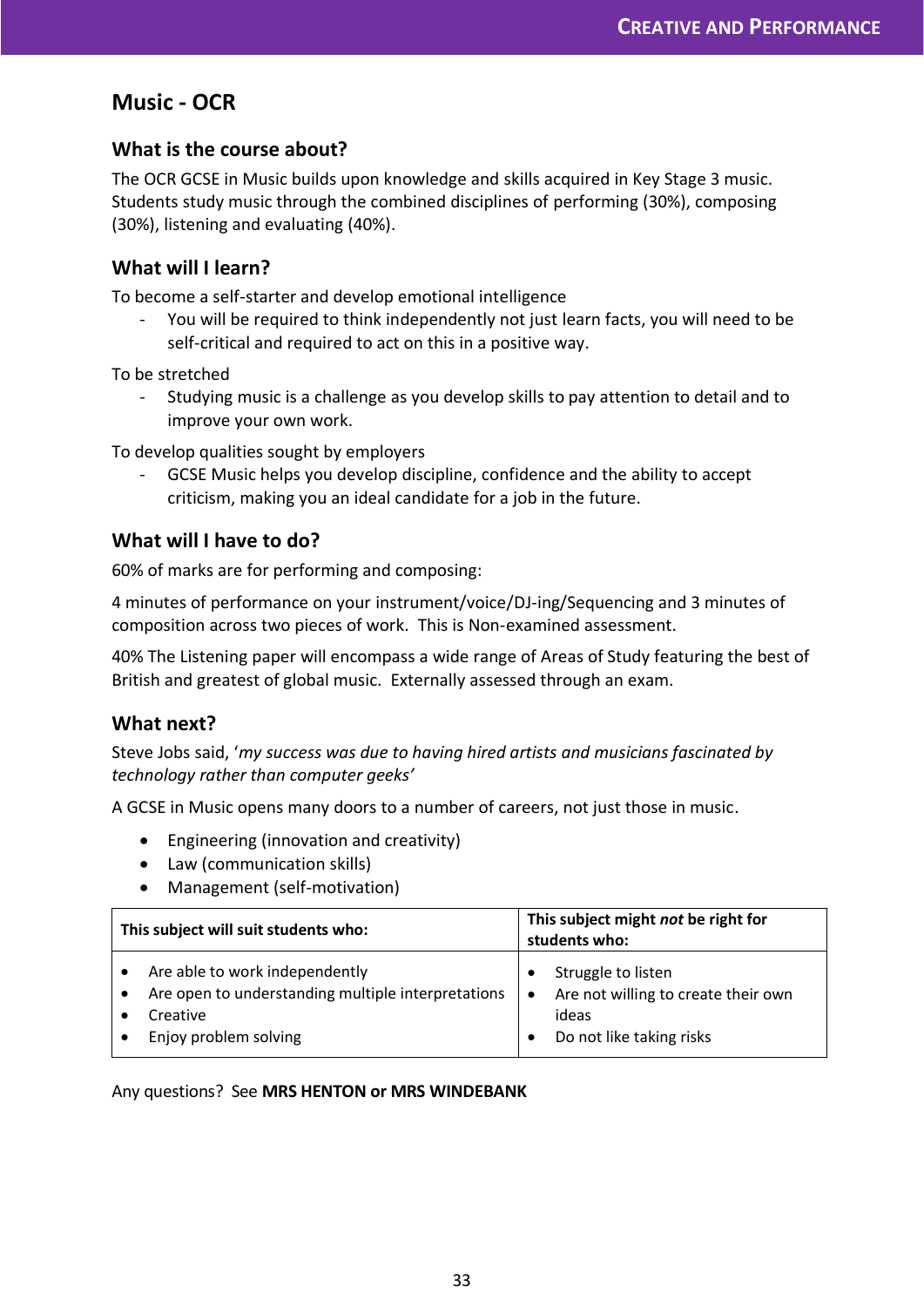# <span id="page-34-0"></span>**Media Studies - AQA**

#### **What is the course about?**

GCSE Media Studies will appeal to people who enjoy 'reading' the media. The course encourages students to be critical of the media products they see. Assessment is through a combination of practical skills, knowledge of media institutions and analysis of media products.

#### **What will I learn?**

You will study a range of different media institutions including; film, advertising, newspapers, pop music, magazines.

You will also be required to undertake a practical production creating media products of your own and analysing them.

The examination will be based on your understanding from a range of Close Study Products which you will explore throughout the course.

The course is designed to widen your understanding of how media companies work, the types of jobs people perform within them and the ways in which audiences are influenced by them.

#### **How will I be assessed?**

You will be assessed through written coursework with a practical production (30%), and two examinations (70%).

#### **Further Education/Career Opportunities**

A GCSE in Media Studies can lead to a variety of careers or courses of further study. It is possible to continue onto AS/A Level Media Studies. There are also opportunities to undertake vocational qualifications in the media or communication. These courses can lead to further university studies and careers in television, journalism, radio presentation, advertising, film and in the teaching profession.

| This subject would suit students who |                                                                                                                   | This subject might not be right for students<br>who |                                                                                           |
|--------------------------------------|-------------------------------------------------------------------------------------------------------------------|-----------------------------------------------------|-------------------------------------------------------------------------------------------|
|                                      | Have good analytical skills<br>Have the ability to be creative<br>Work well independently as well as in<br>groups |                                                     | Don't like writing analytical essays<br>Don't enjoy approaching texts in critical<br>ways |

Any questions? See **MS L FERGUSON**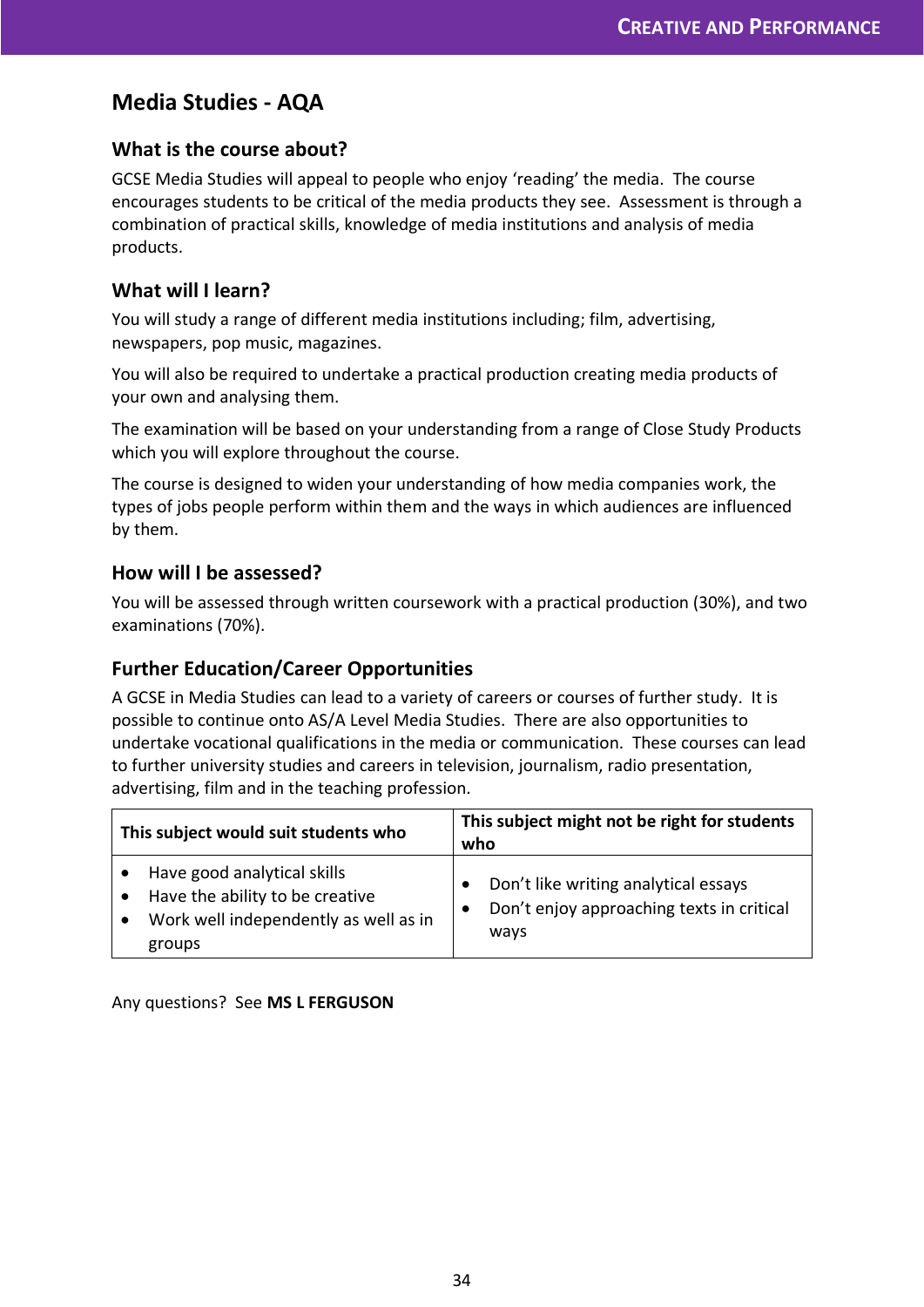# **Physical Education - OCR**

#### **How I will be assessed?**

- OCR GCSE PE is divided into three parts:
- Practical Performance = 30% (60 marks)
- Theoretical Knowledge =  $60\%$  (120 marks)
- Coursework =  $10\%$  (20 marks)

#### **Practical Performance:**

The practical element of the course is worth 30% of the overall mark and you will have to submit three practical activities. Each practical activity is marked out of 20, giving you a total of 60 marks for the Practical area of the course.

Performance of three activities is taken from the two approved lists. These lists can be found at [OCR GCSE \(9-1\) Physical Education J587 Guide to Non-exam Assessment \(NEA\) -](https://www.ocr.org.uk/Images/234827-guide-to-non-exam-assessment-gcse.pdf) Version [1.5 \(September 2021\).](https://www.ocr.org.uk/Images/234827-guide-to-non-exam-assessment-gcse.pdf) Also, in this document you will find the 'Assessment Criteria' for each activity. You have to show core skills, advanced skills, physical attributes that contribute to your performance and evidence of decision making.

The two lists of activities are either 'individual' or 'team' activities. One activity has to be taken from the 'individual' list and one from the 'team' list. The third activity can come from either list. Please look carefully at the list of activities, as these have been dramatically reduced from the previous specification. The marking of the practical activities has become far more stringent over the last two years.

#### **Theoretical Knowledge:**

The theory element of the course is worth 60% of the overall grade. There are two examinations: Component one and Component two. Each examination is 1 hour long and worth 30% of the total GCSE. The examination consists of multiple-choice questions and short answer questions that range from  $2 - 6$  marks. There is a total of 60 marks for each examination. Both examinations will take place in the summer of Year 11.

## **What will I Learn?**

#### **Component One: Physical factors affecting performance, 30% (60 marks)**

| Skeletal System                                                            | The Respiratory System (structure                 |
|----------------------------------------------------------------------------|---------------------------------------------------|
| Bones (names and types)                                                    | and function)                                     |
| <b>Types of Movement</b>                                                   | Short and Long Term Effects of<br>$\bullet$       |
| Joints Structure and Function                                              | Exercise on the Body                              |
| Movement Analysis, types of levers and<br>$\bullet$                        | <b>Principles of Training</b>                     |
| planes of movement                                                         | <b>Training Methods</b>                           |
| Muscular System (Movement and Function)<br>$\bullet$                       | Injuries and Injury Prevention                    |
| The Cardiovascular System (Structure and<br>$\bullet$                      | <b>Components of Fitness</b>                      |
| function)                                                                  | <b>Methods of Exercise Training</b><br>$\bullet$  |
| Component Two: Socio-cultural issues and sports psychology, 30% (60 marks) |                                                   |
| <b>Mental Preparation</b>                                                  | <b>Types of Guidance</b><br>٠                     |
| Media in Sport                                                             | <b>Types of Feedback</b>                          |
| Ethics in Sport                                                            | Health Fitness and Well-Being<br>$\bullet$        |
| <b>Characteristics of Skilful Movement</b>                                 | Diet and Nutrition                                |
| <b>Skill Classification</b>                                                | Government Initiatives and Trends in<br>$\bullet$ |
| <b>Goal Setting</b>                                                        | Participation                                     |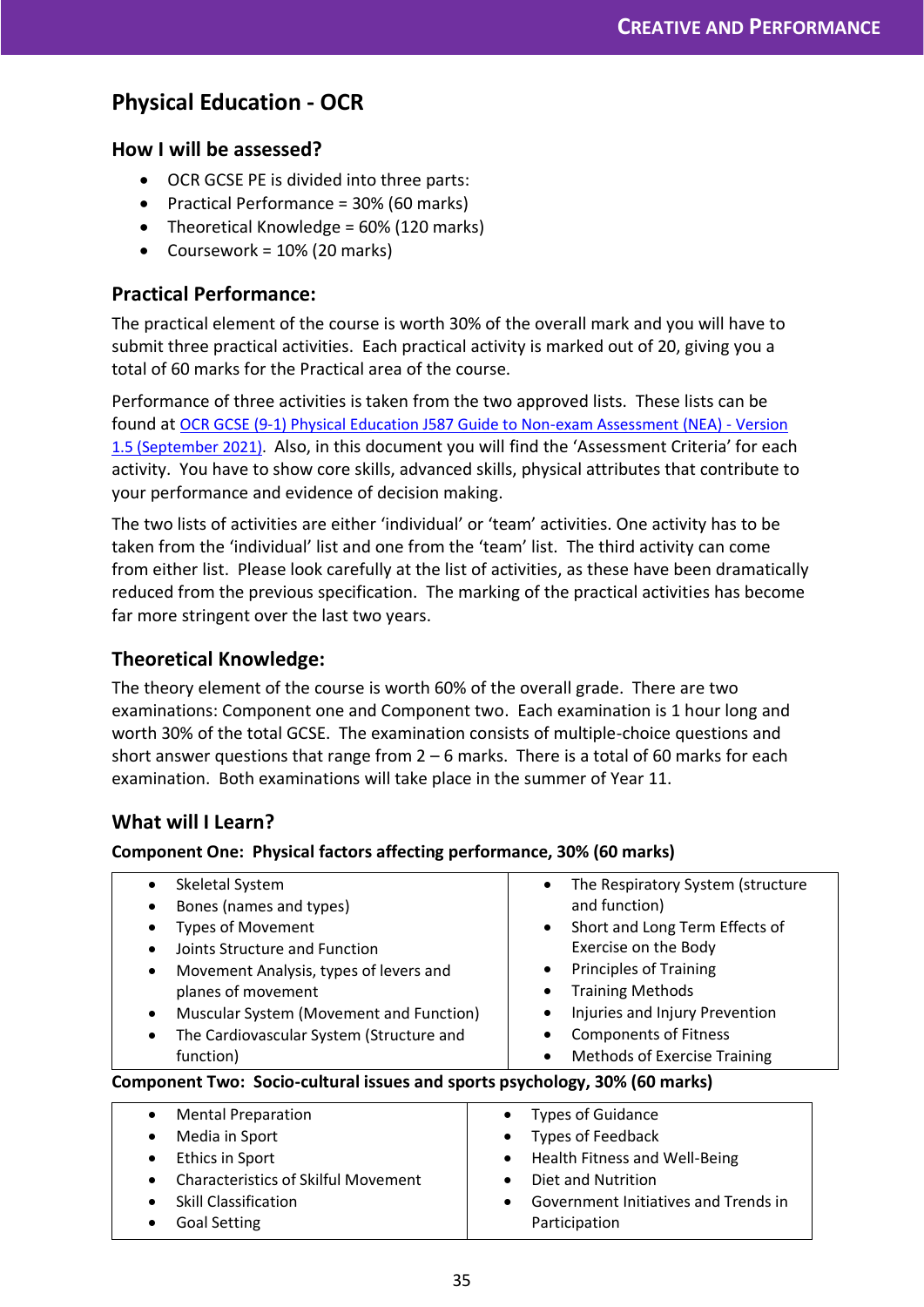There is a wide range of topics covered, with all of the topics having the emphasis on leading a healthy and balanced lifestyle. There is an expectation that students will be able to collect and analyse data throughout the course.

#### **Coursework**

The coursework element is worth 10% (20 marks) of your grade. There is one course work task where you will have to analyse and evaluate performance. This will be done once the content from Component One and Component Two of the course have been covered. This work is done under controlled assessment conditions mid-way through year 11.

#### **What skills will I develop?**

| Practical skills across different sports | Debating/discussion skills          |
|------------------------------------------|-------------------------------------|
| Written communication                    | Problem solving                     |
| Working independently                    | Verbal communication                |
| Working in groups                        | Analysis and interpretation of data |

## **Further Education/Career Opportunities**

Students who successfully complete this GCSE will have a large number of choices open to them.

- Access to A Level PE and University courses
- Vocational BTEC or HND courses
- Work in the leisure industry
- Sports Development
- Sports Coaching

The study of Physical Education can also lead to careers in Sports Science, Coaching, Education and Physiotherapy to name a few.

| This subject would suit students who                                                                                                                                                                                                                    | This subject might not be right for<br>students who                                                                                                                                                      |  |
|---------------------------------------------------------------------------------------------------------------------------------------------------------------------------------------------------------------------------------------------------------|----------------------------------------------------------------------------------------------------------------------------------------------------------------------------------------------------------|--|
| Are passionate about PE, sport and performing<br>$\bullet$<br>Are willing to work hard practically and in<br>٠<br>theory lessons<br>Have a strong practical ability<br>$\bullet$<br>Might be considering PE as a pathway into<br>٠<br>further education | Are not strong practical performers<br>Do not have a strong interest in<br>$\bullet$<br>learning about the theoretical side<br>of PE<br>Are not willing to work hard in<br>theory and practical settings |  |

Any questions? See **MISS N SYKES**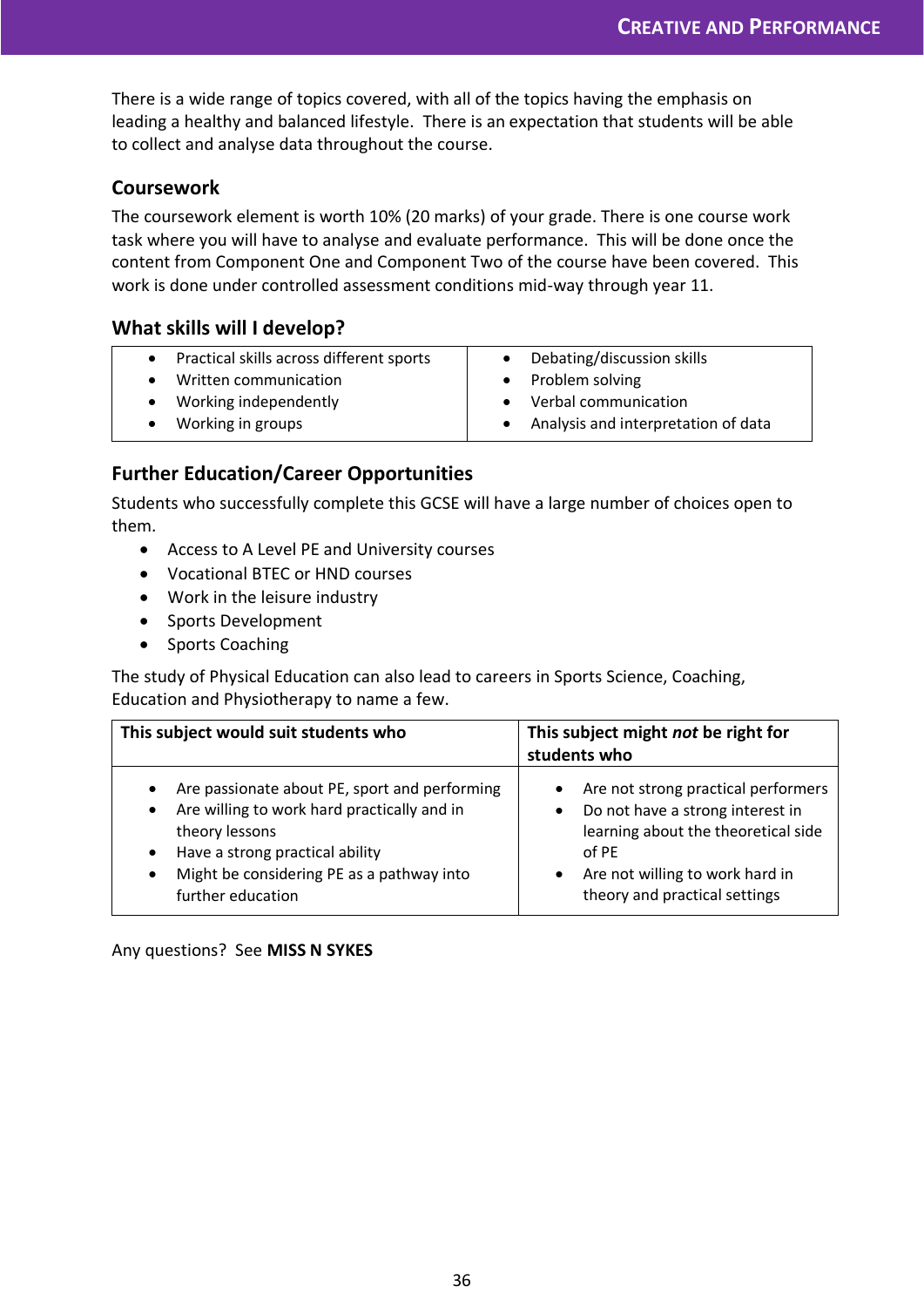# <span id="page-37-0"></span>**Business Studies - AQA**

#### **Why take Business Studies?**

We all come into contact with businesses every day – when we buy things, use goods and services, or even just observe adverts. The vast majority of us have to work for some kind of business organisation. This course will help you to understand how businesses work and what influences their decisions; it will also prepare you for the world of work.

#### **What will I learn?**

The course is divided into two units:

- Influences of operations and HRM on business activity
- Influences of marketing and finance on business activity

Each unit covers these themes:

- Business in the real world
- Influences on business
- Business operations
- Human resources
- Marketing
- Finance

#### **How will I be assessed?**

At the end of the course, there are two exams of 1hour 45mins. They are equally weighted.

#### **What skills will I develop?**

- The ability to evaluate the effectiveness and success of a business
- An understanding of the role of different stakeholders within a business
- The ability to evaluate the societal factors impacting on the growth of a business

#### **Further Education/Career Opportunities**

GCSE Business Studies provides you with an awareness and understanding of a wide range of business concepts and enables you to make an informed choice with regard to selecting your future career or education pathways.

Students successfully completing the course have the opportunity to pursue a range of vocational or academic opportunities including A Level Business Studies or A Level Economics.

| This subject would suit students who          | This subject might not be right for<br>students who |  |  |
|-----------------------------------------------|-----------------------------------------------------|--|--|
| Have an interest in the theory of business    | Are not interested in theoretical                   |  |  |
| growth and development                        | work                                                |  |  |
| Are interested in engaging with real life     | Don't enjoy developing the skills of                |  |  |
| business case studies                         | evaluating and analysing                            |  |  |
| Are Alan Sugar's potential Young Apprentices! | Don't like revising for exams                       |  |  |

#### Any questions? See **MS L FERGUSON**